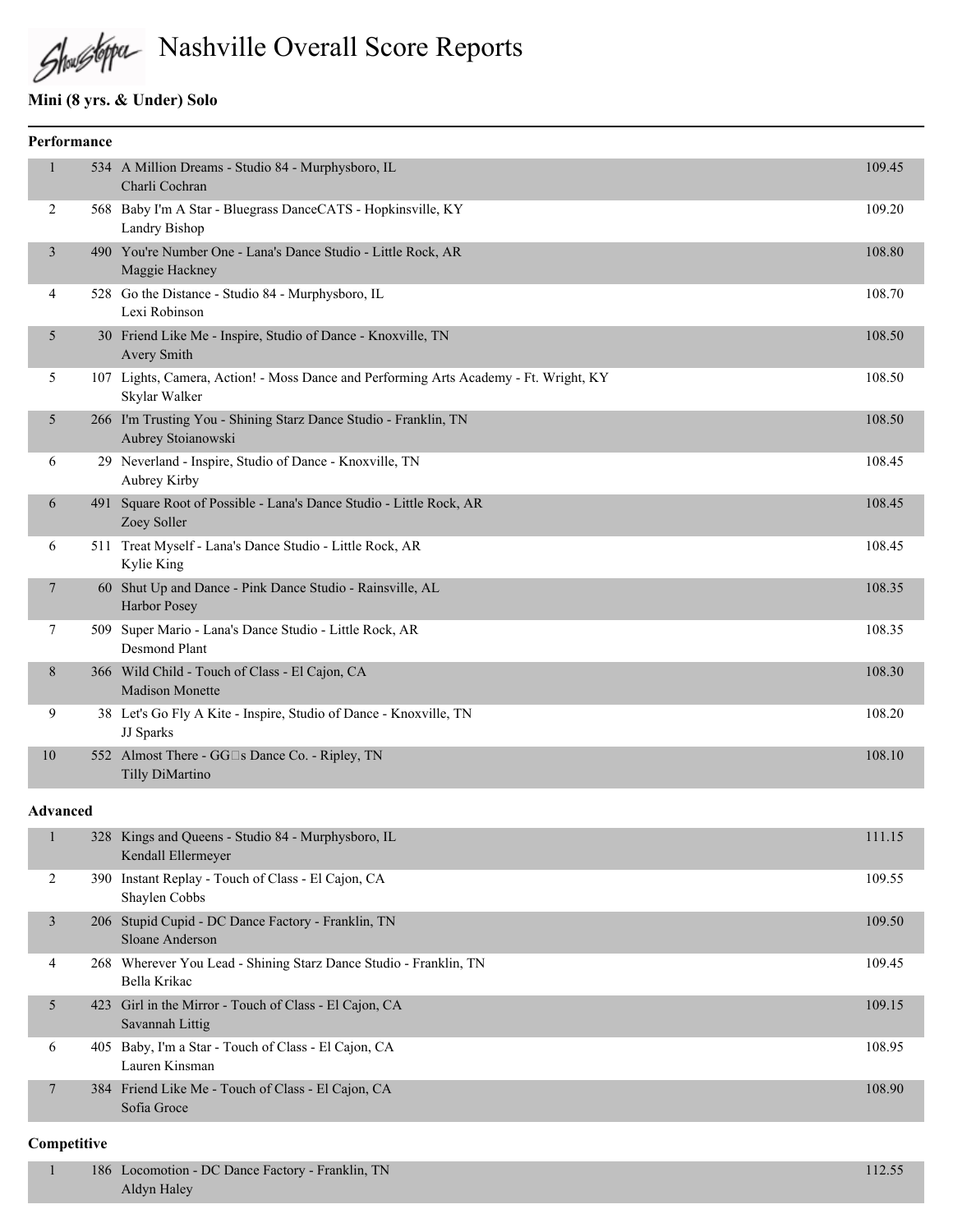| 2  |     | 231 The Way You Make Me Feel - DC Dance Factory - Franklin, TN<br>Scarlet Bender        | 112.35 |
|----|-----|-----------------------------------------------------------------------------------------|--------|
| 3  |     | 164 Ain't That A Kick In The Head - DC Dance Factory - Franklin, TN<br>Presley Frieders | 112.30 |
| 4  |     | 191 My Kind Of Wonderful - DC Dance Factory - Franklin, TN<br>Bailey Whitman            | 112.10 |
| 5  |     | 185 Like That - DC Dance Factory - Franklin, TN<br>Harper Whitman                       | 111.90 |
| 5  | 203 | Something's Got A Hold On Me - DC Dance Factory - Franklin, TN<br>Autumn Gearheart      | 111.90 |
| 6  |     | 430 Miss Otis Regrets - Touch of Class - El Cajon, CA<br><b>Ainsley McClees</b>         | 111.85 |
| 7  |     | 417 Big Time - Touch of Class - El Cajon, CA<br>Madelyn Berrier                         | 111.80 |
| 8  | 199 | Shimmy With Me - DC Dance Factory - Franklin, TN<br><b>Hadley Anderson</b>              | 111.70 |
| 9  |     | 178 Get Down - DC Dance Factory - Franklin, TN<br>Ava McCluster                         | 111.60 |
| 10 | 385 | Barbar Ann - Touch of Class - El Cajon, CA<br>Sawyer Fox                                | 111.55 |
| 10 |     | 426 Gotta be Me - Touch of Class - El Cajon, CA<br>April Kunkel                         | 111.55 |

# **Mini (8 yrs. & Under) Duet/Trio**

#### **Performance**

| 261 Sisters - Bluegrass DanceCATS - Hopkinsville, KY<br>Reese Vonnahme, Reagan Vonnahme      | 110.00 |
|----------------------------------------------------------------------------------------------|--------|
| 235 Jai Ho - Studio 1:16 - Gallatin, TN<br>Amelia Banks, Amelia Sartain, Westyn Finn         | 108.50 |
| 48 When You Believe - Inspire, Studio of Dance - Knoxville, TN<br>Paisley Keal, Aubrey Kirby | 108.05 |
| 45 At The Zoo - Inspire, Studio of Dance - Knoxville, TN<br>Clara Rodio, Paige Rodio         | 107.30 |

### **Advanced**

| 393 Bibbidi-Bobbidi-Boo - Touch of Class - El Cajon, CA | 110.20 |
|---------------------------------------------------------|--------|
| Alexandria Green, London Green                          |        |
|                                                         |        |

### **Competitive**

| 338 California Girls - Touch of Class - El Cajon, CA<br>Harper Bakhshi, Sawyer Fox, Liv Gulley           | 111.10 |
|----------------------------------------------------------------------------------------------------------|--------|
| 432 House is a Rocking - Touch of Class - El Cajon, CA<br>Ainsley McClees, Madelyn Berrier, Fifi Kessler | 10.95  |

# **Mini (8 yrs. & Under) Small**

### **Performance**

|  | 259 Rockin Robin - Bluegrass DanceCATS - Hopkinsville, KY                                         | 109.40 |
|--|---------------------------------------------------------------------------------------------------|--------|
|  | Reese Vonnahme, Reagan Vonnahme, Paislee Roeder, Mila Noel, Landry Bishop, Everly White, Coralynn |        |
|  | Namie, Ansley Robertson, Ellia Adams                                                              |        |
|  | 70 Boogie Woogie Bugle Boy - Illinois Gymnastics & Dance - Olney, IL                              | 108.50 |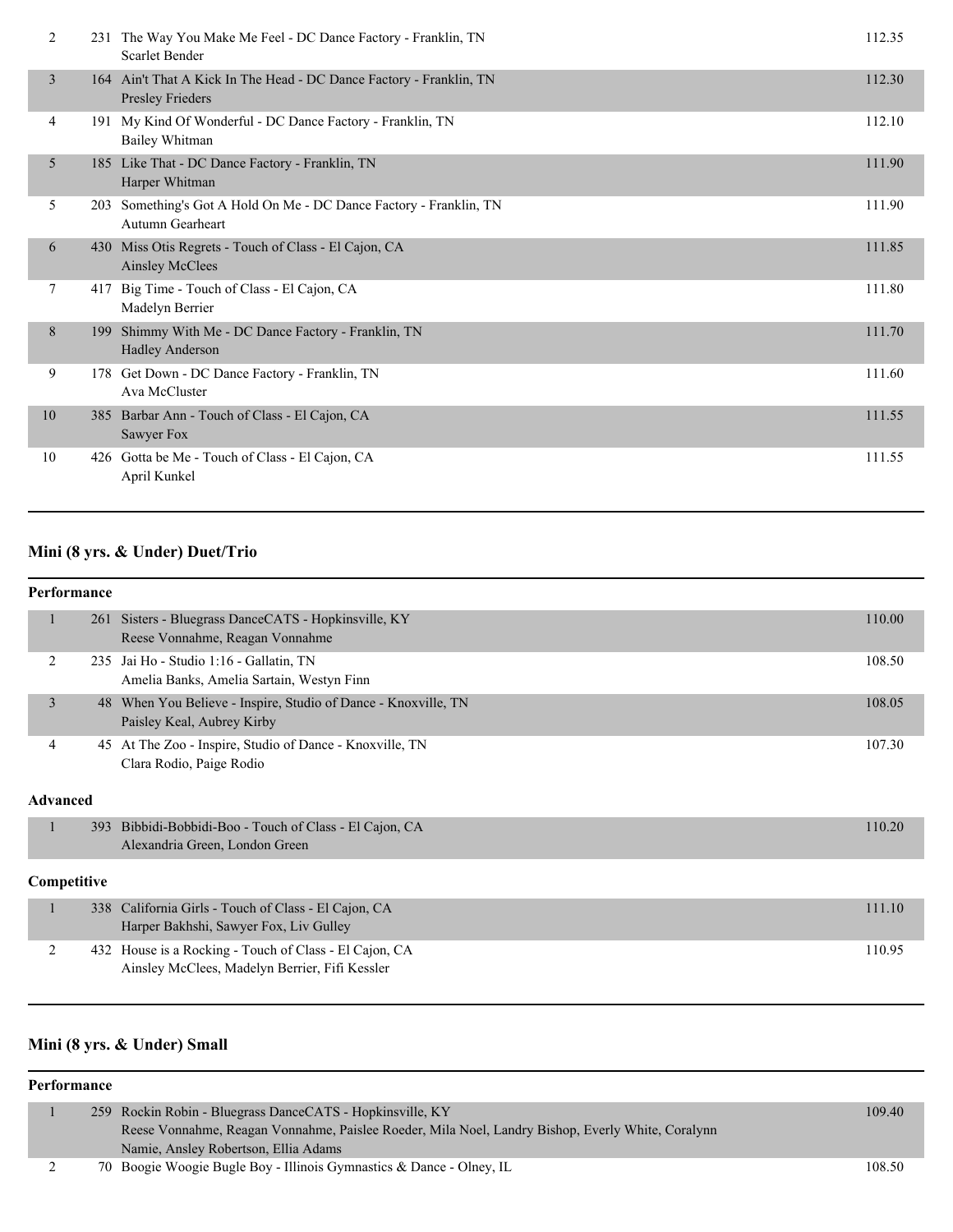|                 | Georgia Kapper, Stella Peavler, Braelyn Wyatt, Chaney Meadows, London Albertson, Alaca Roche, Piper<br>Bishop, Vivienne Falcone                                                                         |        |
|-----------------|---------------------------------------------------------------------------------------------------------------------------------------------------------------------------------------------------------|--------|
| 3               | 522 Get Your Sparkle On - Stevie's Elite Athletics - Crossville, TN<br>Zoe Morgan, Isabell Eberhart, Henley Beaty, Hanah Deskins                                                                        | 108.45 |
| 4               | 285 Head to Toe - Shining Starz Dance Studio - Franklin, TN<br>Ruby Hooks, Norah Matic, Judah Krikac, JJ Reutter, Indigo Floyd, Aubrey Stoianowski, Arianna Trejo,<br>Aamiyah Ridley                    | 107.75 |
| $\overline{4}$  | 544 Diamonds Are a Girl's Best Friend - GG□s Dance Co. - Ripley, TN<br>McKenzie Land, Louise Guffey, Lily Ward, Harper Harden, Everly Purvis, Briar Williams                                            | 107.75 |
| 5               | 546 Lip Gloss - GG□s Dance Co. - Ripley, TN<br>Xhyan Bursey, TaRyia Moore, Karley Lewis, Eden Smith                                                                                                     | 107.55 |
| 6               | 284 God is For Me - Shining Starz Dance Studio - Franklin, TN<br>Aamiyah Ridley, Arianna Trejo, Aubrey Stoianowski, Indigo Floyd, JJ Reutter, Judah Krikac, Ruby<br>Hooks, Norah Matic                  | 107.45 |
| <b>Advanced</b> |                                                                                                                                                                                                         |        |
|                 | 344 Bugle Boy - Touch of Class - El Cajon, CA<br>Sofia Groce, Shaylen Cobbs, Avalyn Bently, Alexandria Green, London Green, Savannah Littig, Madison<br>Monette, Lauren Kinsman                         | 109.40 |
| 2               | 286 Hallelujah Song - Shining Starz Dance Studio - Franklin, TN<br>Samantha Muscari, Sarah Mae Heydel, Emory Vaughn, Ellie Thomas, Bella Krikac, Aileen Trejo, Vivien<br>Young                          | 109.30 |
| 3               | 336 Shake the Room - Touch of Class - El Cajon, CA<br>Seven Dawn, Shaylen Cobbs, Savannah Littig, Lauren Kinsman, Avalyn Bently                                                                         | 109.20 |
| 4               | 335 Work Me Down - Touch of Class - El Cajon, CA<br>Sofia Groce, Shaylen Cobbs, Alexandria Green, London Green, Savannah Littig, Madison Monette,<br>Lauren Kinsman, Avalyn Bently                      | 109.15 |
| 5               | 358 How Does a Moment Last Forever - Touch of Class - El Cajon, CA<br>Sofia Groce, Avalyn Bently, Shaylen Cobbs, Savannah Littig, Lauren Kinsman                                                        | 108.85 |
| Competitive     |                                                                                                                                                                                                         |        |
| $\mathbf{1}$    | 155 Start Walkin' - DC Dance Factory - Franklin, TN<br>Aldyn Haley, Ava McCluster, Autumn Gearheart, Hadley Anderson, Harper Whitman, Kendall Rooks,<br>Presley Frieders, Scarlet Bender, Brystol Bruce | 113.10 |

|   | <u>Thuyn Hunvy, Truchology Tuddini Ovaniaid, Hudrop Tinuboni, Hunper Windham, Kenaan Rooms, </u>  |        |
|---|---------------------------------------------------------------------------------------------------|--------|
|   | Presley Frieders, Scarlet Bender, Brystol Bruce                                                   |        |
|   | 337 Shout - Touch of Class - El Cajon, CA                                                         | 110.85 |
|   | Ainsley McClees, April Kunkel, Brielle Brandt, Averie West, Madelyn Berrier, Madisun Herring, Tia |        |
|   | Taylor, Seven Dawn, Fifi Kessler                                                                  |        |
| 3 | 355 Black Slacks - Touch of Class - El Cajon, CA                                                  | 110.80 |
|   | Ainsley McClees, Fifi Kessler, April Kunkel, Madelyn Berrier, Harper Bakhshi                      |        |
| 4 | 356 Coffee - Touch of Class - El Cajon, CA                                                        | 110.75 |
|   | Camryn Carroll, Averie West, Cassidy Ciceron, Sawyer Fox, Brielle Brandt, Liv Gulley, Seven Dawn  |        |
|   | 363 Lost Boy - Touch of Class - El Cajon, CA                                                      | 110.65 |
|   | April Kunkel, Harper Bakhshi, Fifi Kessler, Averie West, Madisun Herring, Madelyn Berrier, Seven  |        |
|   | Dawn, Tia Taylor, Ainsley McClees                                                                 |        |
| 6 | 357 Jail House Rock - Touch of Class - El Cajon, CA                                               | 110.05 |
|   | Seven Dawn, Shaylen Cobbs, Savannah Littig, Lauren Kinsman, Avalyn Bently                         |        |
|   |                                                                                                   |        |

# **Mini (8 yrs. & Under) Large**

| Performance |  |                                                                                                        |        |  |
|-------------|--|--------------------------------------------------------------------------------------------------------|--------|--|
|             |  | 86 Put On a Happy Face - Moss Dance and Performing Arts Academy - Ft. Wright, KY                       | 107.80 |  |
|             |  | Everly Farris, Julianne Costin, Eleanor Davidson, Taigen Mcguire, Camille Murphy, Penny Rauf, Vittoria |        |  |
|             |  | Sherman, Brigid Stamm, Kennedy Wilson, Rebel Rhorer, Deanna Grace Hankins, Finley Best                 |        |  |
|             |  | 50 Oceans Ten - Inspire, Studio of Dance - Knoxville, TN                                               | 107.75 |  |
|             |  | JJ Sparks, Paisley Keal, Josie Saylers, Paige Rodio, Ariel Smith, Aubrey Kirby, Michaela Brun, Avery   |        |  |
|             |  | Smith, Sydnee McCuen, Naleigh Fawver                                                                   |        |  |
|             |  | 85 Twist and Shout - Moss Dance and Performing Arts Academy - Ft. Wright, KY                           | 107.60 |  |
|             |  |                                                                                                        |        |  |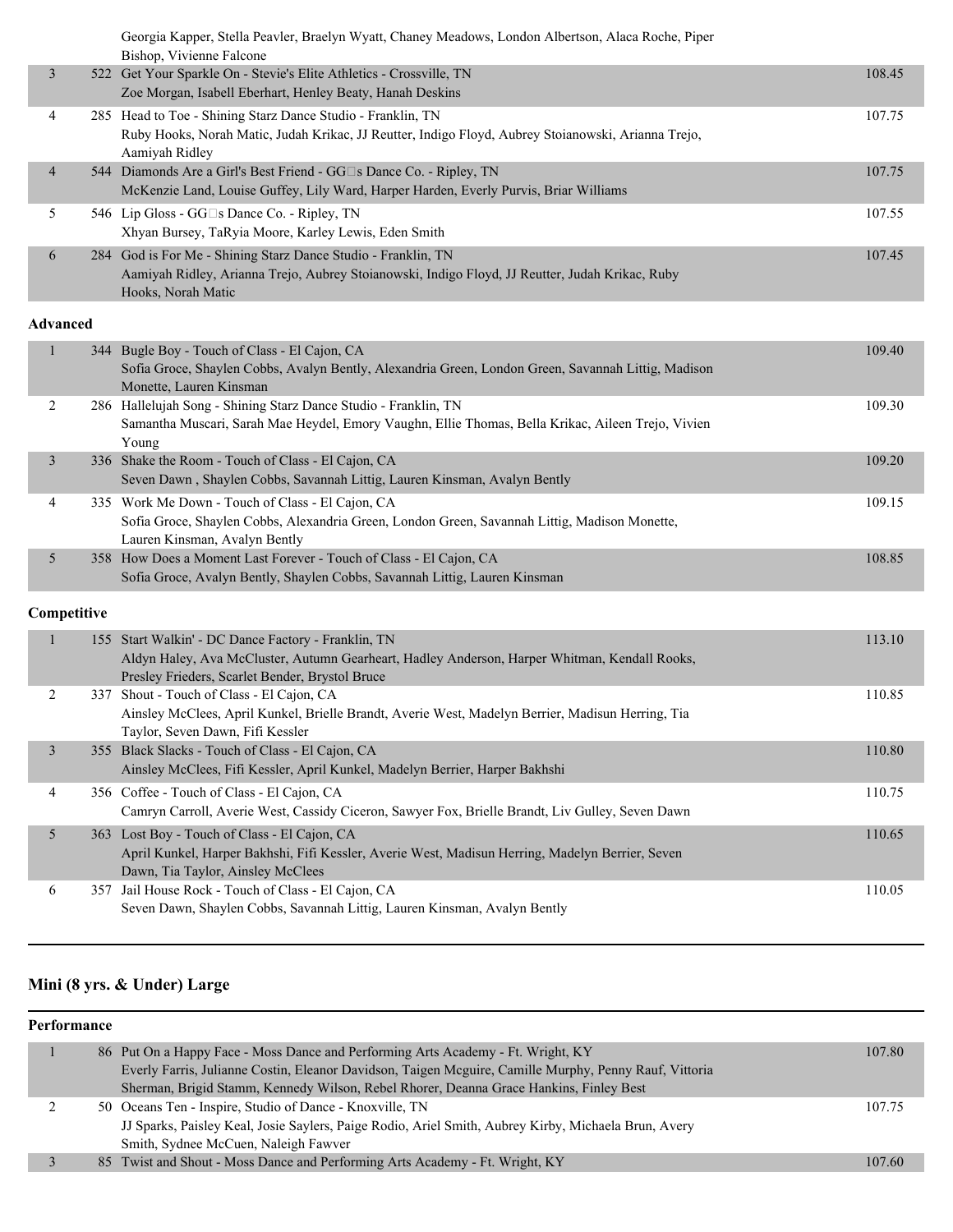Rebel Rhorer, Deanna Grace Hankins, Julianne Costin, Eleanor Davidson, Taigen Mcguire, Camille Murphy, Penny Rauf, Vittoria Sherman, Brigid Stamm, Kennedy Wilson, Everly Farris, Finley Best

### **Advanced**

|                | 163 | Big Stuff - DC Dance Factory - Franklin, TN<br>Dash Fulco, Sloane Anderson, Harper Belle Bowen, Skylar Campbell, Emmy Digiacobbe, Anson Ford,<br>Mackenna Hammer, Kennedy Lane, Constance Meek, Serenity Singer, Mary Annabella Vongnarath, | 110.15 |
|----------------|-----|---------------------------------------------------------------------------------------------------------------------------------------------------------------------------------------------------------------------------------------------|--------|
|                |     | Caroline Ziskovsky, Ava Baumgartner, Ariya McCluster                                                                                                                                                                                        |        |
| $\overline{2}$ |     | 297 Nah - Shining Starz Dance Studio - Franklin, TN                                                                                                                                                                                         | 108.70 |
|                |     | Vivien Young, Lily Reutter, Kate Graves, Harley Chamblee, Emelia Swafford, Sarah Mae Heydel, JJ                                                                                                                                             |        |
|                |     | Reutter, Emory Vaughn, Ellie Thomas, Bella Krikac                                                                                                                                                                                           |        |
| Competitive    |     |                                                                                                                                                                                                                                             |        |
| 1              |     | 144 I Saw Her Standing There - DC Dance Factory - Franklin, TN                                                                                                                                                                              | 112.40 |
|                |     | Ava McCluster, Autumn Gearheart, Adelaide Fulco, Aldyn Haley, Daniela Castagna, Hadley Anderson,                                                                                                                                            |        |
|                |     | Kendall Rooks, Aubrey Smith, Teagan Flynn, Jack Walton, Milo Bender, Lucas Kulesza, Scarlet Bender,                                                                                                                                         |        |
|                |     | Brystol Bruce, Charlie Fitzgerald, Presley Frieders, Rosealie Johnsen, Molly Merritt, Harper Whitman                                                                                                                                        |        |
| $\overline{2}$ |     | 146 Let's Go Surfin' - DC Dance Factory - Franklin, TN                                                                                                                                                                                      | 111.90 |
|                |     | Ava Hartwell, Anabelle Rosen, Adrienne Crane, Griffin Gaddis, Sydney Reedy, Marianna Bland,                                                                                                                                                 |        |
|                |     | Clementine Fulco, Willow Keating-Rendon, Nadiya McCaskill, Charlie Sayne, Ayla Tyson, Bailey                                                                                                                                                |        |
|                |     | Whitman, Charlotte Ziskovsky                                                                                                                                                                                                                |        |
| $\overline{3}$ |     | 345 Cat on a Tin Roof - Touch of Class - El Cajon, CA                                                                                                                                                                                       | 111.70 |
|                |     | Harper Bakhshi, Madelyn Berrier, Camryn Carroll, Fifi Kessler, April Kunkel, Ainsley McClees, Averie                                                                                                                                        |        |
|                |     | West, Cassidy Ciceron, Brielle Brandt, Liv Gulley, Seven Dawn, Sawyer Fox                                                                                                                                                                   |        |
| $\overline{4}$ |     | 334 9 to 5 - Touch of Class - El Cajon, CA                                                                                                                                                                                                  | 110.70 |
|                |     | Tia Taylor, Harper Bakhshi, Madelyn Berrier, Camryn Carroll, Madisun Herring, Fifi Kessler, April                                                                                                                                           |        |
|                |     | Kunkel, Ainsley McClees, Averie West, Sawyer Fox, Brielle Brandt, Liv Gulley, Seven Dawn                                                                                                                                                    |        |
| 5              |     | 359 I Will Wait - Touch of Class - El Cajon, CA                                                                                                                                                                                             | 110.45 |
|                |     | Tia Taylor, Harper Bakhshi, Madelyn Berrier, Madisun Herring, Fifi Kessler, April Kunkel, Ainsley                                                                                                                                           |        |
|                |     | McClees, Averie West, Sawyer Fox, Brielle Brandt, Liv Gulley, Seven Dawn                                                                                                                                                                    |        |
|                |     |                                                                                                                                                                                                                                             |        |

### **Mini (8 yrs. & Under) Super**

| Competitive |  |                                                                                                       |        |
|-------------|--|-------------------------------------------------------------------------------------------------------|--------|
|             |  | 151 Rock This Joint - DC Dance Factory - Franklin, TN                                                 | 114.75 |
|             |  | Ariya McCluster, Sloane Anderson, Hadley Anderson, Jordan Jones, Daniela Castagna, Teagan Flynn,      |        |
|             |  | Aldyn Haley, Aubrey Smith, Gabriella Castagna, Mackenzie West, Reagan Harvey, Madelyn Padlick,        |        |
|             |  | Kensley Parker, Lauren Walton, Mia Weber, Millie Anderson, Ava Hartwell, Kendall Catignani, Rosealie  |        |
|             |  | Johnsen, Katherine Kellam, Vivienne Landry, Preslie Kaufman, Emery Nelson, Bella Bruns, Brenlyn       |        |
|             |  | Colglazier, Anabelle Rosen, Brooklyn Littlejohn, Kendall Rooks, Triston Silva, Amelia Hebert, Natalya |        |
|             |  | McCaskill, Rylee Rooks, Scarlett Rosen, Ella Beth Alldredge, Presley Bridges, Kenzie Flynn,           |        |
|             |  | CarrisBrooks Rowland, Caroline Saffle, Brooklynne Sperber, Presley Cox, Jude Elkin, Lucas Kulesza,    |        |
|             |  | Toby McPhee, Jack Walton, Milo Bender, Mogilny Gover, Brystol Bruce, Genevieve Floyd, Presley         |        |
|             |  | Frieders, Molly Merritt, Harper Whitman, Scarlet Bender, Adrienne Crane, Charlie Fitzgerald, Adelaide |        |
|             |  | Fulco, Griffin Gaddis, Autumn Gearheart, Ava McCluster, Sydney Reedy, Marianna Bland, Clementine      |        |
|             |  | Fulco, Willow Keating-Rendon, Nadiya McCaskill, Charlie Sayne, Ayla Tyson, Bailey Whitman,            |        |
|             |  | Charlotte Ziskovsky, Ella O'Connor                                                                    |        |

# **Junior (9 - 11 yrs.) Solo**

| Performance |  |                                                                                                |        |
|-------------|--|------------------------------------------------------------------------------------------------|--------|
|             |  | 523 If I had no loot - Stevie's Elite Athletics - Crossville, TN<br>Walker Collins             | 112.45 |
|             |  | 513 Hot Honey Rag - Moss Dance and Performing Arts Academy - Ft. Wright, KY<br>Madeline Banocy | 112.20 |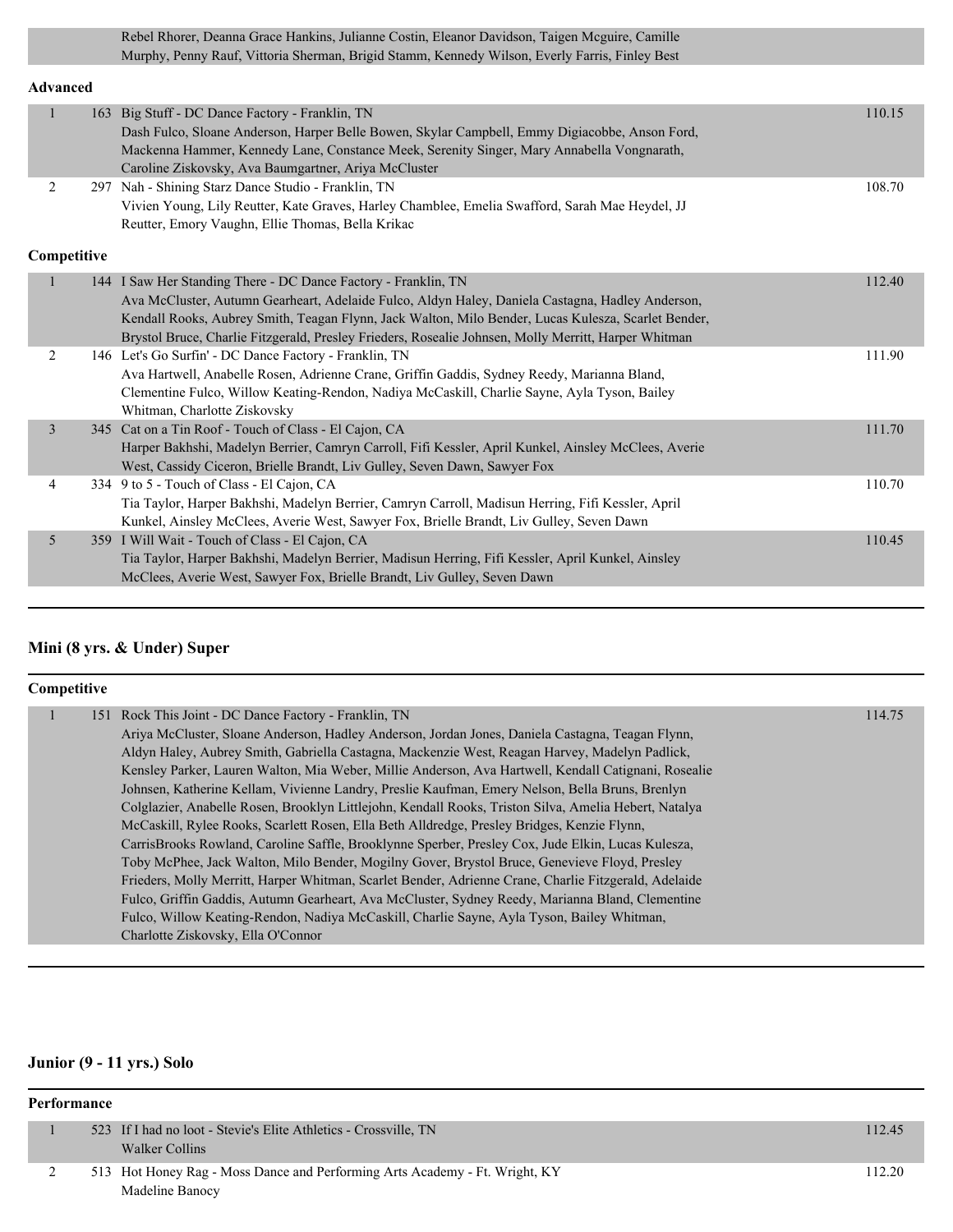| 3               |     | 481 A Little Party - Cumming Dance Academy - Cumming, GA<br>Jada Harvey                                | 112.05 |
|-----------------|-----|--------------------------------------------------------------------------------------------------------|--------|
| 4               |     | 607 My Jesus - The Dance Movement - Cleveland, TN<br>Paisley Brewer                                    | 111.95 |
| 5               |     | 475 Happiness - Cumming Dance Academy - Cumming, GA<br>Angeline Henriquez                              | 111.70 |
| 6               |     | 484 Glam - Cumming Dance Academy - Cumming, GA<br>Lily Fajardo                                         | 111.25 |
| 7               |     | 245 Emmy From the Block - Studio 1:16 - Gallatin, TN<br>Emersyn Jones                                  | 110.95 |
| 7               |     | 531 Everywhere I Go - Studio 84 - Murphysboro, IL<br>Maci Escue                                        | 110.95 |
| 8               |     | 81 Dear Future Husband - Illinois Gymnastics & Dance - Olney, IL<br>Siena Falcone                      | 110.85 |
| 9               |     | 236 She's On Fire - Studio 1:16 - Gallatin, TN<br>Giuliana Shaw                                        | 110.80 |
| 10              |     | 579 Hero - Bluegrass DanceCATS - Hopkinsville, KY<br><b>Sutton Namie</b>                               | 110.75 |
| 10              |     | 615 Walk Em Down - Musick Studios - Owensboro, KY<br>Jack Rashidian                                    | 110.75 |
| <b>Advanced</b> |     |                                                                                                        |        |
| 1               |     | 281 Worth Fighting For - Shining Starz Dance Studio - Franklin, TN<br>Maddie Young                     | 112.65 |
| 1               |     | 554 Confidence - Musick Studios - Owensboro, KY<br>Reese Logan                                         | 112.65 |
| $\overline{2}$  |     | 326 Hometown Pride - Studio 84 - Murphysboro, IL<br>Harper Ellermeyer                                  | 112.45 |
| 3               |     | 402 Swing Swing - Touch of Class - El Cajon, CA<br>Liv Gulley                                          | 112.20 |
| 4               |     | 112 Opening Up - Moss Dance and Performing Arts Academy - Ft. Wright, KY<br>Maeve Seither              | 111.75 |
| 4               |     | 433 Sunshine, Lollipops & Rainbows - Touch of Class - El Cajon, CA<br>Seven Dawn                       | 111.75 |
| 5               | 279 | Joy - Shining Starz Dance Studio - Franklin, TN<br>Lily Reutter                                        | 111.70 |
| 5               |     | 303 It's All About Me - Studio Dance - Unicoi, TN<br>Kaitlyn King                                      | 111.70 |
| 6               |     | 406 Timber - Touch of Class - El Cajon, CA<br><b>Brittney Blizzard</b>                                 | 111.65 |
| 7               |     | 108 A Million Dreams - Moss Dance and Performing Arts Academy - Ft. Wright, KY<br><b>Blake Lambert</b> | 111.55 |
| 8               |     | 440 Respect - Touch of Class - El Cajon, CA<br>Erin Myers                                              | 111.50 |
| 9               |     | 311 Shake The Room - Studio Dance - Unicoi, TN<br>Kayla Farmer                                         | 111.40 |
| 10              |     | 309 Glam - Studio Dance - Unicoi, TN<br>Avery Hildenbrand                                              | 111.35 |
| 10              |     | 435 You Gotta Have Pep - Touch of Class - El Cajon, CA<br>Maggie Manley                                | 111.35 |
| Competitive     |     |                                                                                                        |        |
| 1               |     | 176 Fame - DC Dance Factory - Franklin, TN                                                             | 114.35 |

|  | Presley Cox                                      |        |
|--|--------------------------------------------------|--------|
|  | 173 Everywhere - DC Dance Factory - Franklin, TN | 114.30 |
|  | Ella Beth Alldredge                              |        |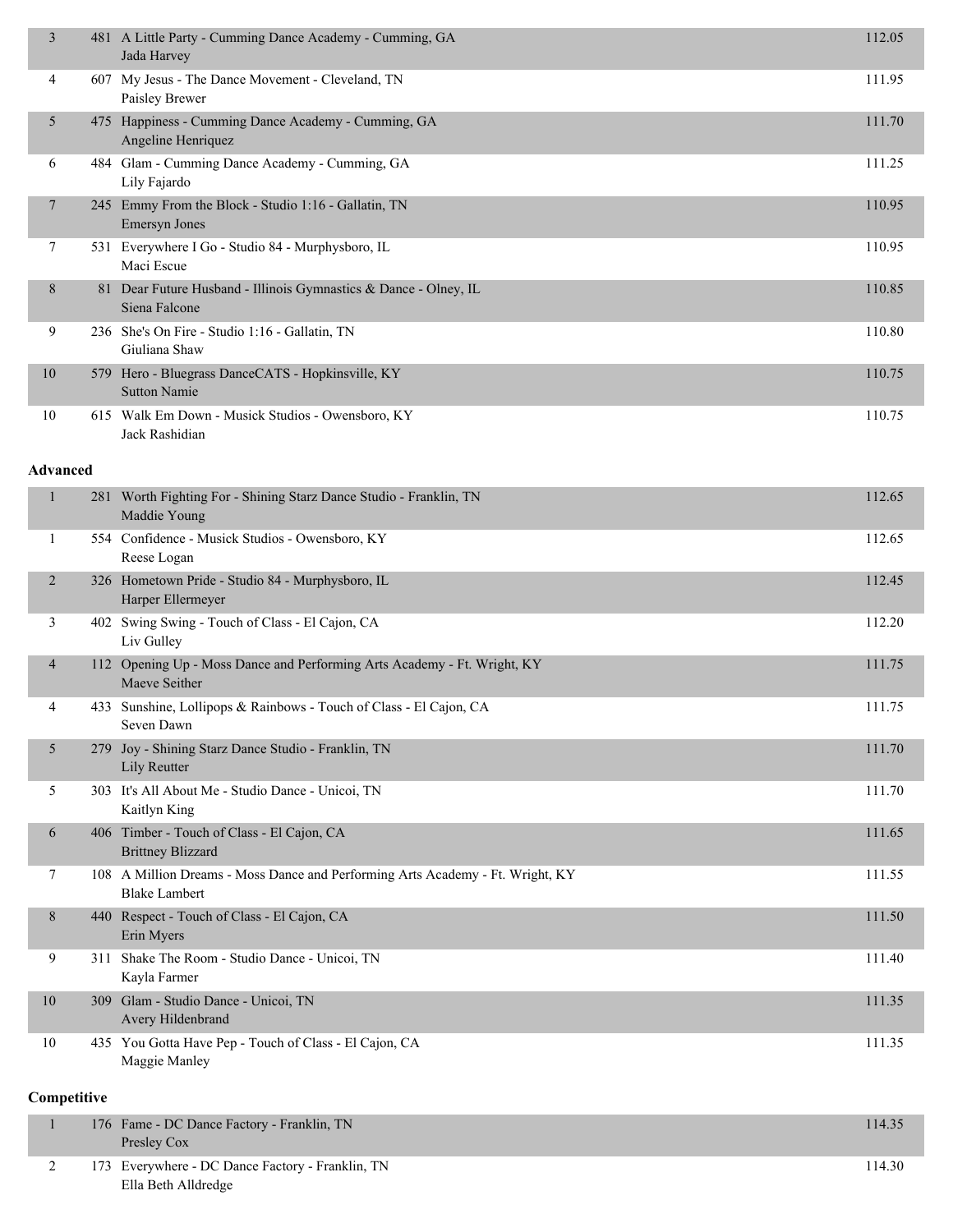| 2               | 421 | That Man - Touch of Class - El Cajon, CA<br>Tori Taylor                         | 114.30 |
|-----------------|-----|---------------------------------------------------------------------------------|--------|
| 3               |     | 202 Small World - DC Dance Factory - Franklin, TN<br>Kenzie Flynn               | 114.25 |
| $\overline{4}$  |     | 188 Love Is A Compass - DC Dance Factory - Franklin, TN<br>Preslie Kaufman      | 114.15 |
| 5               |     | 584 What A Wonderful World - DC Dance Factory - Franklin, TN<br>Millie Anderson | 114.10 |
| 6               |     | 174 Eye Of The Tiger - DC Dance Factory - Franklin, TN<br>Mia Weber             | 113.85 |
| 6               | 527 | Sands - Studio 84 - Murphysboro, IL<br>Payton Doody                             | 113.85 |
| $7\phantom{.0}$ | 229 | That's Life - DC Dance Factory - Franklin, TN<br>Kensley Parker                 | 113.80 |
| 8               |     | 219 Burn This Disco Out - DC Dance Factory - Franklin, TN<br>Jude Elkin         | 113.65 |
| 8               | 227 | Tilted - DC Dance Factory - Franklin, TN<br><b>Triston Silva</b>                | 113.65 |
| 9               |     | 172 Don't Stop - DC Dance Factory - Franklin, TN<br>Madelyn Padlick             | 113.55 |
| 10              | 189 | Luck Be A Lady - DC Dance Factory - Franklin, TN<br>Natalya McCaskill           | 113.25 |
|                 |     |                                                                                 |        |

# **Junior (9 - 11 yrs.) Duet/Trio**

| Performance |
|-------------|

| Performance     |     |                                                                                                              |        |
|-----------------|-----|--------------------------------------------------------------------------------------------------------------|--------|
|                 |     | 43 The Mummy Returns - Inspire, Studio of Dance - Knoxville, TN<br>Sydnee McCuen, Naleigh Fawver             | 110.35 |
| 2               |     | 493 The End of the Line - Lana's Dance Studio - Little Rock, AR<br>Kenlee Adkins, Darby Cole                 | 109.25 |
| 3               |     | 44 Caribbean Blue - Inspire, Studio of Dance - Knoxville, TN<br>Naleigh Fawver, Ariel Smith                  | 108.85 |
| 4               | 47  | Jet Set - Inspire, Studio of Dance - Knoxville, TN<br>Avery Smith, Naleigh Fawver                            | 108.75 |
| 5               |     | 46 The Muses - Inspire, Studio of Dance - Knoxville, TN<br>Michaela Brun, Josie Saylers, Paige Rodio         | 108.45 |
| <b>Advanced</b> |     |                                                                                                              |        |
| 1               |     | 375 Cups - Touch of Class - El Cajon, CA<br>Brittney Blizzard, Cassidy Ciceron                               | 111.30 |
| 2               |     | 296 I Feel Pretty - Shining Starz Dance Studio - Franklin, TN<br>Lily Reutter, Harley Chamblee, Fae Parry    | 110.90 |
| 3               |     | 560 What If - Musick Studios - Owensboro, KY<br>Jaelyn Figueroa, Linkin Blandford, Adison Brown              | 110.85 |
| 4               | 399 | Glamorous Life - Touch of Class - El Cajon, CA<br>Karlee Marso, Emerson Holbrook                             | 110.80 |
| $\overline{4}$  |     | 437 Hit the Road Jack - Touch of Class - El Cajon, CA<br>Anna Hargrave, Maggie Manley, Mason Littig          | 110.80 |
| 5               | 110 | Shut Up and Dance - Moss Dance and Performing Arts Academy - Ft. Wright, KY<br>Maeve Seither, Gianna Buecker | 110.75 |
| 6               | 427 | Zing with a String - Touch of Class - El Cajon, CA<br>Erin Myers, Delaney McGinnis, Emma Brunetto            | 110.25 |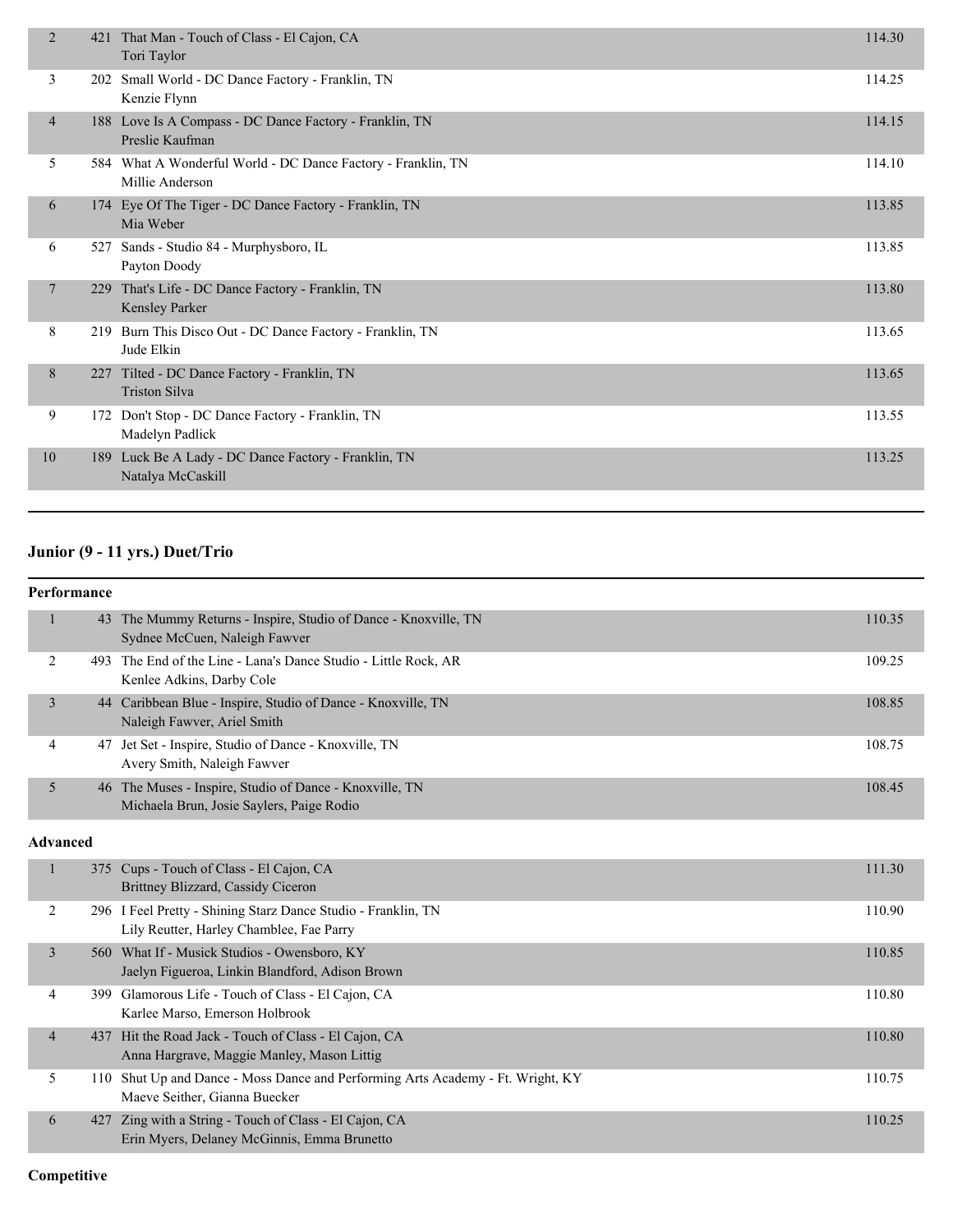|                | 220 Improvise - DC Dance Factory - Franklin, TN<br>Jordan Jones, Jude Elkin, Triston Silva                      | 114.00 |
|----------------|-----------------------------------------------------------------------------------------------------------------|--------|
| 2              | 196 Remains - DC Dance Factory - Franklin, TN<br>Kenzie Flynn, Millie Anderson, Madelyn Padlick                 | 113.85 |
| $\overline{3}$ | 207 Supa Dupa Fly - DC Dance Factory - Franklin, TN<br>Gracie Free, Haven Greene, Presley Cox                   | 113.45 |
| 4              | Working Day & Night - Touch of Class - El Cajon, CA<br>411<br>Bristol Dixon, Carrington McCalester, Tori Taylor | 112.75 |
| 5              | 401 Let's Be Bad - Touch of Class - El Cajon, CA<br>Tia Taylor, Madisun Herring                                 | 112.55 |
| 6              | 372 Boogie Shoes - Touch of Class - El Cajon, CA<br>Raelee Shumaker, Berlin Dixon, Emma Lam                     | 112.20 |
| $\tau$         | Soldiers - Touch of Class - El Cajon, CA<br>449<br>Presley Rader, Mackenzie Gaulke                              | 111.60 |

# **Junior (9 - 11 yrs.) Small**

### **Performance**

|                | 260 Let's Get Loud - Bluegrass DanceCATS - Hopkinsville, KY<br>Emerson White, Ellis Garnett, Carter Jane Wilson, Sutton Namie, Londyn Bolinger, Bailee Chesnut, Adler<br>Guffey, Malaya Wesley                   | 110.85 |
|----------------|------------------------------------------------------------------------------------------------------------------------------------------------------------------------------------------------------------------|--------|
| 2              | 71 Party Girl - Illinois Gymnastics & Dance - Olney, IL<br>Siena Falcone, Riley Kraus, Payton Albertson, Malachia Berbower, Laney Peavler, Bailee Bishop                                                         | 110.25 |
| $\overline{3}$ | 465 Friend Like Me - Cumming Dance Academy - Cumming, GA<br>Olivia Wright, Madilyn Vogel, Lily Fajardo, Lauren Rhoades, Jada Harvey, Campbell Clark, Brigid<br>Gillespie, Angeline Henriquez, Alexis DellaFranco | 109.95 |
| 4              | 463 The Kids are Finally Asleep - Cumming Dance Academy - Cumming, GA<br>Makayla Letzin, Anna Claire O'Sullivan, Gisele Osorio, Emery Fajardo, Ella Reyes                                                        | 109.90 |
| 5              | 238 Bones - Studio 1:16 - Gallatin, TN<br>Abigail Mantor, Brelynn Williams, Ellie Sloan, Emersyn Jones, Giuliana Shaw, Katelynn Cates, Rebecca<br>Dulley, Abby Clark                                             | 109.85 |
| 5              | 240 Ruby Blue - Studio 1:16 - Gallatin, TN<br>Abigail Mantor, Brelynn Williams, Ellie Sloan, Giuliana Shaw, Madilyn Brooks                                                                                       | 109.85 |
| 6              | 72 Somewhere In Time - Illinois Gymnastics & Dance - Olney, IL<br>Bailee Bishop, Riley Kraus, Siena Falcone, Laney Peavler, Celie Peavler, Payton Albertson                                                      | 109.80 |
| 7              | 87 Would You Be So Kind? - Moss Dance and Performing Arts Academy - Ft. Wright, KY<br>Cailin Cioffi, Josie Barrett, LouLou Steinhaus, Skylar Walker, Robert Zahniser, Molly Witham                               | 109.45 |
| 8              | 88 Gitchee Gitchee Goo - Moss Dance and Performing Arts Academy - Ft. Wright, KY<br>Cailin Cioffi, Josie Barrett, LouLou Steinhaus, Skylar Walker, Robert Zahniser, Molly Witham                                 | 109.40 |
| 8              | 138 Swing the Mood - Moss Dance and Performing Arts Academy - Ft. Wright, KY<br>Addyson Anderson, Jordyn Martin, Layla Copple, Leland Mcguire, Lily Lewis, Reese Gatlin                                          | 109.40 |
| 9              | 137 Getcha Head in the Game - Moss Dance and Performing Arts Academy - Ft. Wright, KY<br>Colin Wilder, Carlin Bunner, Madeline Gatlin, Hope Frost, Quinn Whelan                                                  | 109.05 |
| 10             | 89 Beyond the Sea - Moss Dance and Performing Arts Academy - Ft. Wright, KY<br>Cailin Cioffi, Josie Barrett, LouLou Steinhaus, Skylar Walker, Madeline Banocy, Robert Zahniser, Molly<br>Witham                  | 109.00 |

### **Advanced**

|  | 298 Birthday Bash - Studio Dance - Unicoi, TN<br>Kayla Farmer, Kaitlyn King, Carlie Whitaker, Avery Hildenbrand, Alyssa Slagle, Maggie Brown,<br>Samantha Quarberg | 111.65 |
|--|--------------------------------------------------------------------------------------------------------------------------------------------------------------------|--------|
|  | 96 Pink Panther - Moss Dance and Performing Arts Academy - Ft. Wright, KY<br>Gianna Buecker, Madeline Banocy, Maeve Seither, Sofia Lehman, Ainsley Whelan          | 111.40 |
|  | 95 Thoroughly Modern Millie - Moss Dance and Performing Arts Academy - Ft. Wright, KY<br>Bella Webb, Blake Lambert, Erin Jones, Sophia Marovich, Grace Cherry      | 111.15 |
|  | 93 This is Our Time - Moss Dance and Performing Arts Academy - Ft. Wright, KY                                                                                      | 110.95 |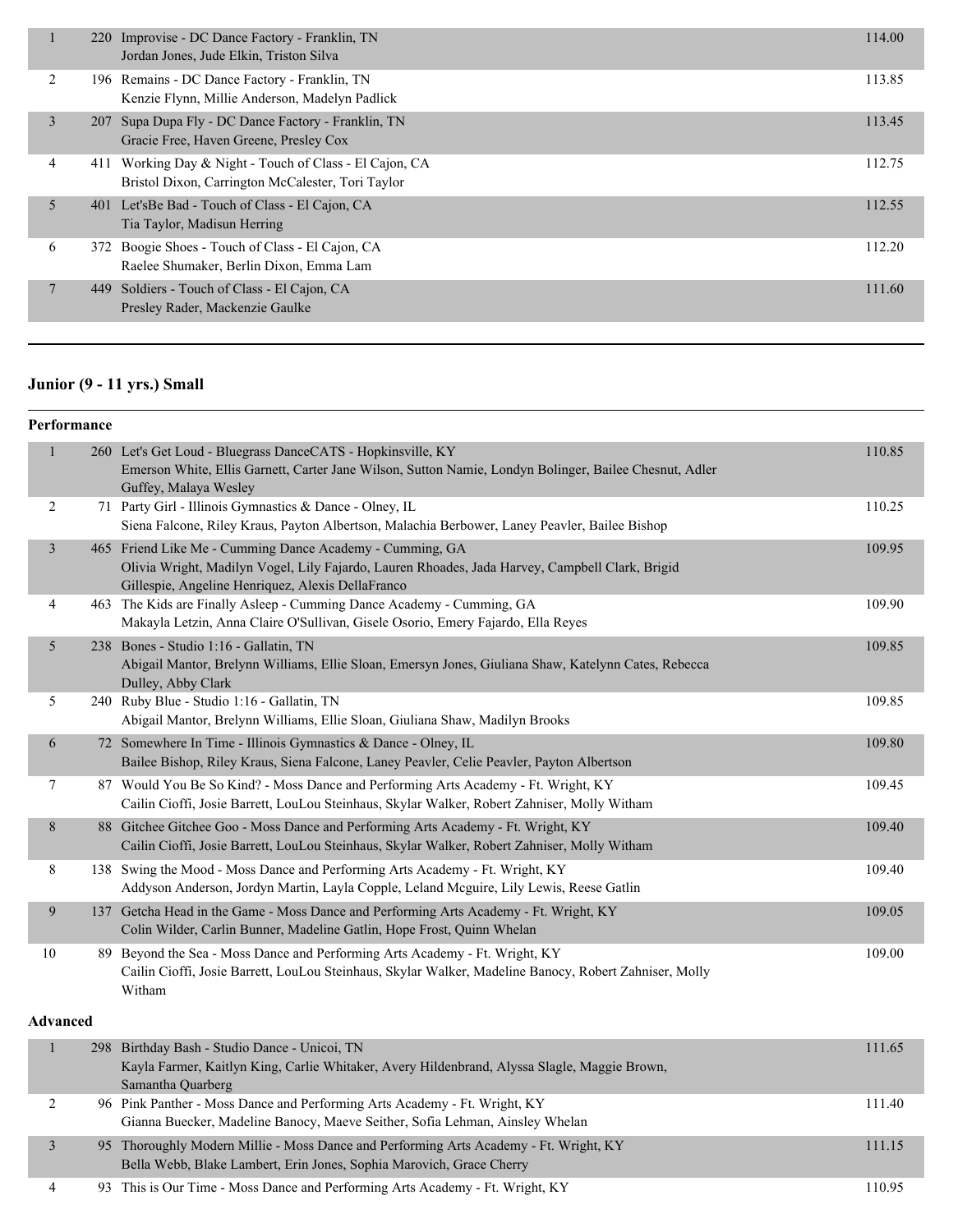|  | Bella Webb, Blake Lambert, Erin Jones, Maeve Seither, Sophia Marovich, Grace Cherry                 |        |
|--|-----------------------------------------------------------------------------------------------------|--------|
|  | 288 No One Ever Cared for Me Like Jesus - Shining Starz Dance Studio - Franklin, TN                 | 110.80 |
|  | Vivien Young, Maddie Young, Lily Reutter, Harley Chamblee, Giada McDaniel, Fae Parry, Claire Smith, |        |
|  | Bella Krikac, Elle Burns                                                                            |        |

### **Competitive**

|   | 154 Sabrosa - DC Dance Factory - Franklin, TN<br>Anna Zhang, Presley Cox, Brenlyn Colglazier, Coley Callahan, Gracie Free, Haven Greene, Kinsey<br>Richter, Mia Weber, Kenzie Flynn                                   | 114.95 |
|---|-----------------------------------------------------------------------------------------------------------------------------------------------------------------------------------------------------------------------|--------|
|   | 152 Jump in the Line - DC Dance Factory - Franklin, TN<br>Amelia Hebert, Brooklynne Sperber, Ella Beth Alldredge, Kensley Parker, Kenzie Flynn, Madelyn<br>Padlick, Millie Anderson, Natalya McCaskill, Lauren Walton | 114.70 |
| 3 | 352 Salute - Touch of Class - El Cajon, CA<br>Tori Taylor, Emma Lam, Bristol Dixon, Berlin Dixon, Carrington McCalester                                                                                               | 113.55 |
| 4 | 353 Tap Divas - Touch of Class - El Cajon, CA<br>Mackenzie Gaulke, Presley Rader, Tia Taylor, Raelee Shumaker, Madisun Herring                                                                                        | 113.50 |
| 5 | 339 It's Raining Men - Touch of Class - El Cajon, CA<br>Tori Taylor, Mackenzie Gaulke, Presley Rader, Kaiya Stenovec, Raelee Shumaker                                                                                 | 112.45 |
| 6 | 364 Lean on Me - Touch of Class - El Cajon, CA<br>Tori Taylor, Mackenzie Gaulke, Presley Rader, Kaiya Stenovec, Raelee Shumaker                                                                                       | 112.35 |

# **Junior (9 - 11 yrs.) Large**

|                 | Performance |                                                                                                                                                                                                                                                                                                                                  |        |
|-----------------|-------------|----------------------------------------------------------------------------------------------------------------------------------------------------------------------------------------------------------------------------------------------------------------------------------------------------------------------------------|--------|
|                 |             | 458 Get It Girl - Cumming Dance Academy - Cumming, GA<br>Zoe Cha, Sarah Hackett, Sara Kay Walker, Rachel Lin, Katelyn Mills, Olivia Wright, Madilyn Vogel, Lily<br>Fajardo, Leah Chapman, Lauren Rhoades, Kenna Patrick, Jada Harvey, Campbell Clark, Brigid Gillespie,<br>Audrey Ambler, Angeline Henriquez, Alexis DellaFranco | 111.15 |
| $\overline{2}$  |             | 578 Work It - Bluegrass DanceCATS - Hopkinsville, KY<br>Adler Guffey, Carter Jane Wilson, Emerson White, Emma Calhoun, Kate Sweeney, Londyn Bolinger,<br>Malaya Wesley, Sutton Namie, Sydney Ezell, Zoey Harbold, Brooklyn Chesnut                                                                                               | 110.70 |
| $\mathfrak{Z}$  |             | 459 The Friendship Flower - Cumming Dance Academy - Cumming, GA<br>Olivia Wright, Madilyn Vogel, Lily Fajardo, Lauren Rhoades, Kenna Patrick, Jada Harvey, Campbell<br>Clark, Brigid Gillespie, Angeline Henriquez, Alexis DellaFranco                                                                                           | 110.50 |
| 4               |             | 237 I Wish - Studio 1:16 - Gallatin, TN<br>Abigail Banks, Amelia Sartain, Annabelle Walker, Brelynn Williams, Ellie Sloan, Ellie Duncan, Emersyn<br>Jones, Giuliana Shaw, Katelynn Cates, Abby Clark                                                                                                                             | 110.30 |
| 5               |             | 136 No Strings - Moss Dance and Performing Arts Academy - Ft. Wright, KY<br>Addyson Anderson, Carlin Bunner, Layla Copple, Madeline Gatlin, Reese Gatlin, Leland Mcguire, Hope<br>Frost, Quinn Whelan, Lily Lewis, Jordyn Martin, Colin Wilder                                                                                   | 109.85 |
| 6               | 577         | Shake Your Groove Thing - Bluegrass DanceCATS - Hopkinsville, KY<br>Evana Cheatham, Emma Calhoun, Giselle Onate, Graclyn Clark, Jane Emerson, Kate Sweeney, Braley<br>Noel, Maci Putty, Sydney Ezell, Zoey Harbold                                                                                                               | 109.45 |
| <b>Advanced</b> |             |                                                                                                                                                                                                                                                                                                                                  |        |
| $\mathbf{1}$    |             | 249 The Revival - Musick Studios - Owensboro, KY<br>Jaelyn Figueroa, Hallie Book, Anna Kate King, Kyla Gordon, Addyson Basham, Linkin Blandford,<br>Adison Brown, Alayna Lannum, Reese Logan, Adalyn Miller, Grayson Philpott, Jack Rashidian, Jersey<br>Smith                                                                   | 112.25 |
| $\overline{2}$  |             | 250 CLICK CLACK - Musick Studios - Owensboro, KY<br>Jaelyn Figueroa, Addyson Basham, Linkin Blandford, Adison Brown, Alayna Lannum, Reese Logan,<br>Adalyn Miller, Grayson Philpott, Jack Rashidian, Jersey Smith, Hallie Book, Anna Kate King, Kyla<br>Gordon                                                                   | 111.50 |
| $\overline{2}$  |             | 289 Fragile Heart - Shining Starz Dance Studio - Franklin, TN<br>Elle Burns, Maddie Young, Lily Reutter, Kate Graves, Harley Chamblee, Giada McDaniel, Fae Parry,<br>Evelyn Hutchison, Emelia Swafford, Claire Smith, Ainsley Gant                                                                                               | 111.50 |
| 3               |             | 248 Slenderman - Musick Studios - Owensboro, KY                                                                                                                                                                                                                                                                                  | 111.10 |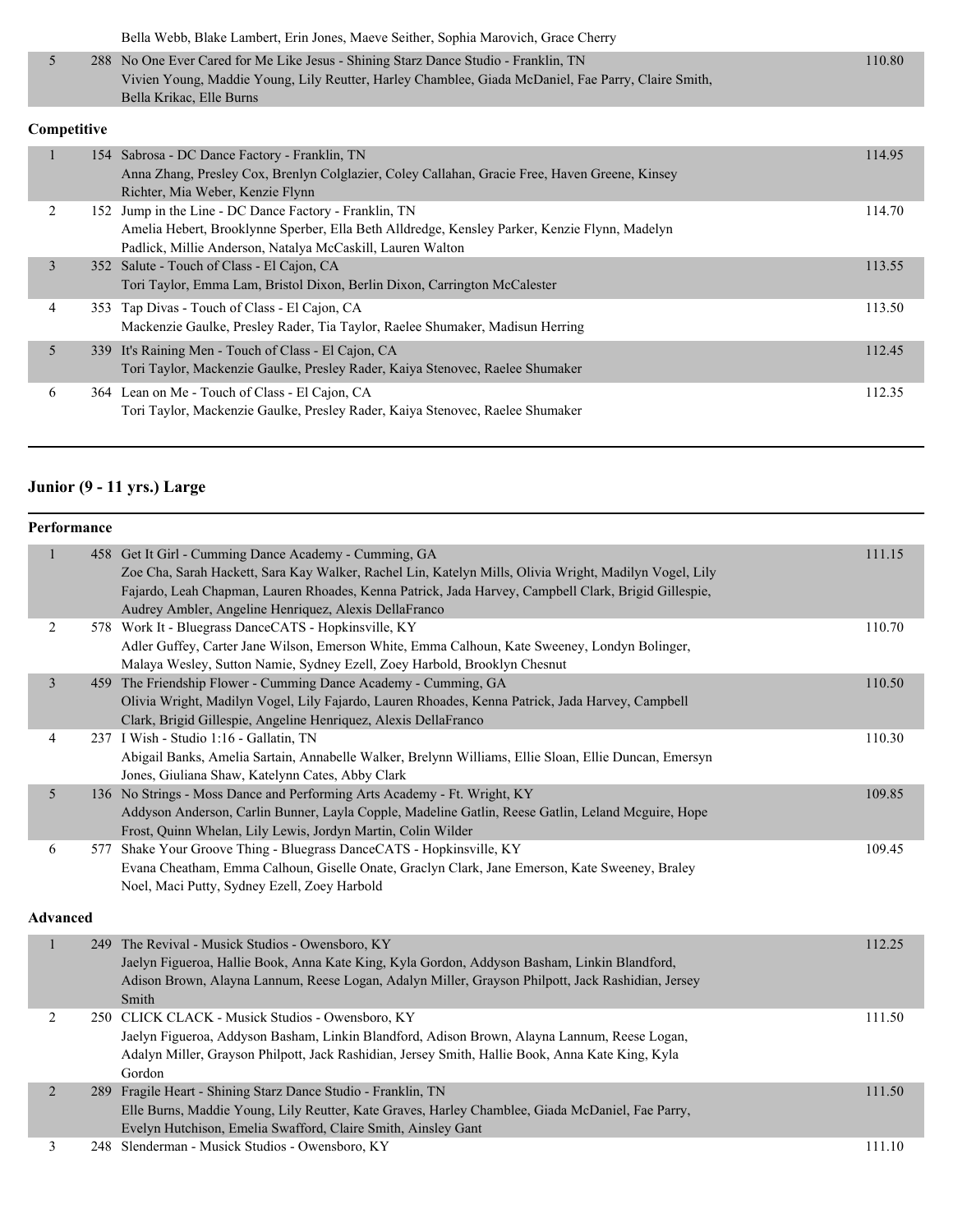Jaelyn Figueroa, Addyson Basham, Linkin Blandford, Adison Brown, Alayna Lannum, Reese Logan, Adalyn Miller, Grayson Philpott, Jack Rashidian, Jersey Smith, Hallie Book, Anna Kate King, Kyla Gordon

| 4 | 333 Wake Me Up Before You Go-Go - Touch of Class - El Cajon, CA                                      | 110.90 |
|---|------------------------------------------------------------------------------------------------------|--------|
|   | Cassidy Ciceron, Emma Brunetto, Karlee Marso, Brooklyn Larsen, Mason Littig, Maggie Manley,          |        |
|   | Emerson Holbrook, Anna Hargrave, Delaney McGinnis, Erin Myers                                        |        |
| 4 | 346 Do You Love Me - Touch of Class - El Cajon, CA                                                   | 110.90 |
|   | Cassidy Ciceron, Brittney Blizzard, Karlee Marso, Erin Myers, Brooklyn Larsen, Delaney McGinnis,     |        |
|   | Emma Brunetto, Mason Littig, Maggie Manley, Emerson Holbrook, Anna Hargrave                          |        |
|   | 287 Diamonds in the Sun - Shining Starz Dance Studio - Franklin, TN                                  | 110.60 |
|   | Elle Burns, Bella Krikac, Vivien Young, Samantha Muscari, Maddie Young, Lily Reutter, Kate Graves,   |        |
|   | Harley Chamblee, Giada McDaniel, Fae Parry, Evelyn Hutchison, Emelia Swafford, Claire Smith, Ainsley |        |
|   | Gant, Sarah Mae Heydel, Emory Vaughn, Ellie Thomas, Aileen Trejo                                     |        |

#### **Competitive**

|   | 143 Groove is in the Heart - DC Dance Factory - Franklin, TN                                              | 114.60 |
|---|-----------------------------------------------------------------------------------------------------------|--------|
|   | Presley Cox, Presley Bridges, Mia Weber, Kenzie Flynn, Elle Ryan Helton, Gracie Free, Amelia              |        |
|   | Gaudreau, Coley Callahan, Lilly Sanders, Ethan Lu, Haven Greene, Ryley Parker, Austin Ethridge, Julia     |        |
|   | Pierce, Britton Bath, Kyler Sperber, Brenlyn Colglazier, Kaitlyn Leskody, Payton Lynch                    |        |
| 2 | 145 Let's Go Crazy - DC Dance Factory - Franklin, TN                                                      | 114.30 |
|   | Amelia Hebert, Ella Beth Alldredge, Millie Anderson, Madelyn Padlick, Kensley Parker, Natalya             |        |
|   | McCaskill, Brooklynne Sperber, Lauren Walton, Mackenzie West, Preslie Kaufman, Emery Nelson,              |        |
|   | Jordan Jones, Jude Elkin, Triston Silva, Rylee Rooks, Caroline Saffle, Gabriella Castagna, Scarlett Rosen |        |
| 3 | 347 Putting on the Ritz - Touch of Class - El Cajon, CA                                                   | 113.85 |
|   | Bristol Dixon, Tori Taylor, Izzy Messina, Heidi Tashchian, Addison Pisapia, Mackenzie Gaulke, Presley     |        |
|   | Rader, Kaiya Stenovec, Tia Taylor, Madisun Herring, Raelee Shumaker, Cecilia Gonzalez, Bella Lelevier,    |        |
|   | Olivia Orduno, Carrington McCalester, Brittney Blizzard                                                   |        |
| 4 | 332 Do Your Thing - Touch of Class - El Cajon, CA                                                         | 113.45 |
|   | Heidi Tashchian, Bristol Dixon, Tori Taylor, Addison Pisapia, Mackenzie Gaulke, Presley Rader, Kaiya      |        |
|   | Stenovec, Raelee Shumaker, Cecilia Gonzalez, Erin Myers, Bella Lelevier, Olivia Orduno, Carrington        |        |
|   | McCalester                                                                                                |        |
| 5 | 360 Stand by Me - Touch of Class - El Cajon, CA                                                           | 112.00 |
|   | Tori Taylor, Addison Pisapia, Mackenzie Gaulke, Presley Rader, Kaiya Stenovec, Raelee Shumaker,           |        |
|   | Cecilia Gonzalez, Erin Myers, Bella Lelevier, Heidi Tashchian, Olivia Orduno, Carrington McCalester       |        |
|   |                                                                                                           |        |

### **Junior (9 - 11 yrs.) Super**

| Performance |  |                                                                                                      |        |
|-------------|--|------------------------------------------------------------------------------------------------------|--------|
|             |  | 561 DMX - Musick Studios - Owensboro, KY                                                             | 112.45 |
|             |  | Jascee Barrowclough, Reed Bruton, Sophia Byers, Lola Castlen, Taylor Dant, Molly Fiorella, Kabella   |        |
|             |  | Hagan, Shelby Hatfield, Malaki Hodskins, Leighton Isbell, Katie Lundy, Kennedy Miller, Harleigh Ray, |        |
|             |  | Harper Robertson, Emma Sherman, Trinity Shelton, Katie Smith, Hannah Webb, Payton White, Akira       |        |
|             |  | Willis, Emma Wimsatt                                                                                 |        |
|             |  |                                                                                                      |        |

### **Junior (9 - 11 yrs.) Production**

### **Competitive**

1 162 Tear Da Roof Off - DC Dance Factory - Franklin, TN 116.60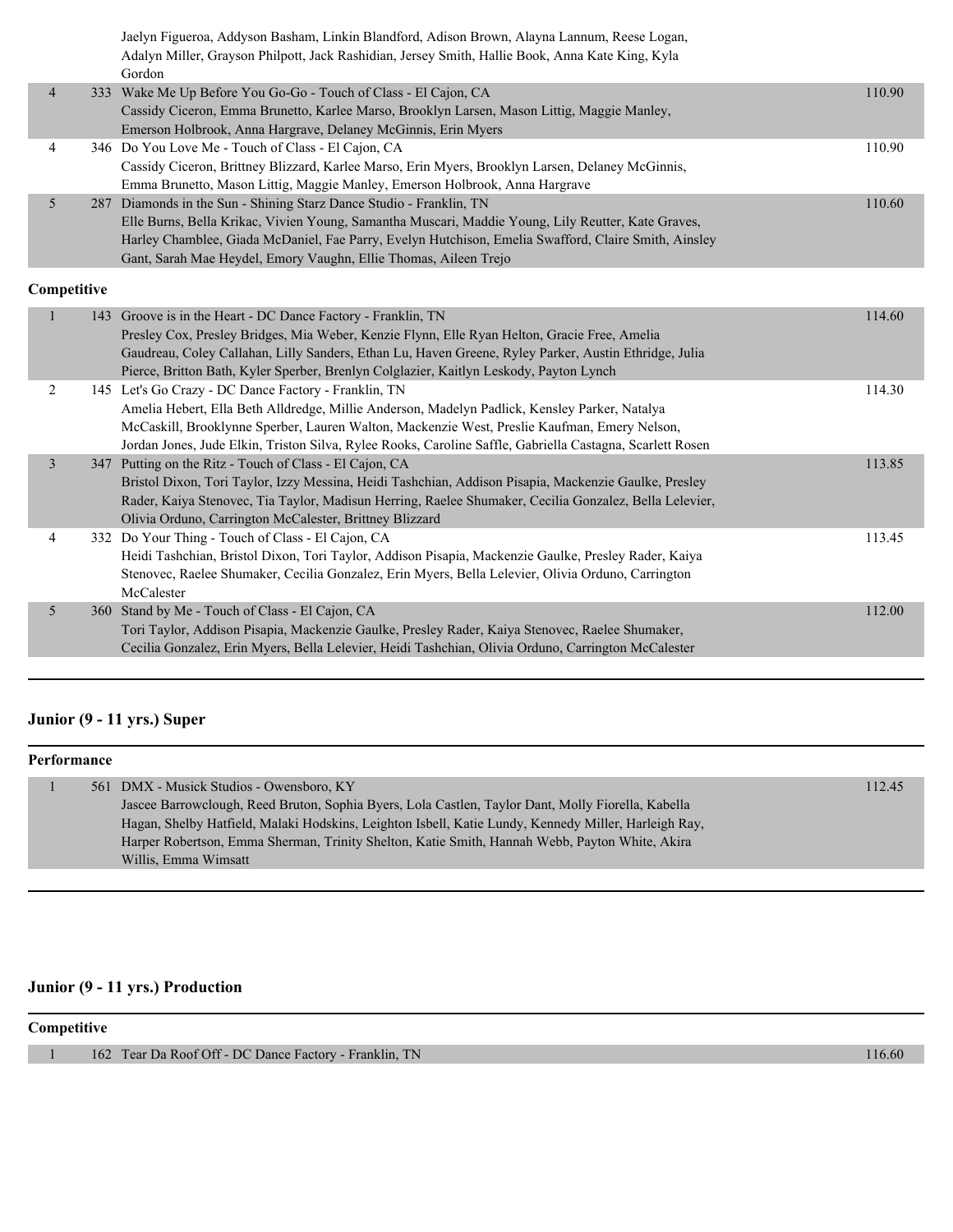Alex Padlick, Ryley Parker, Triston Silva, Reese Felix, Josiah McCaskill, Boston Reynolds, Joseph Flynn, Brooklyn Littlejohn, Millie Anderson, Jude Elkin, Austin Ethridge, Ethan Lu, Kyler Sperber, Kendall Rooks, Seth Blevins, Kendall Catignani, Rosealie Johnsen, Katherine Kellam, Vivienne Landry, Preslie Kaufman, Emery Nelson, Bella Bruns, Brenlyn Colglazier, Payton Lynch, Amelia Hebert, Natalya McCaskill, Rylee Rooks, Scarlett Rosen, Ella Beth Alldredge, Presley Bridges, Kenzie Flynn, CarrisBrooks Rowland, Caroline Saffle, Brooklynne Sperber, Presley Cox, Gracie Free, Haven Greene, Reagan Harvey, Madelyn Padlick, Kensley Parker, Lauren Walton, Coley Callahan, Elle Ryan Helton, Mia Weber, Hadley Anderson, Jordan Jones, Daniela Castagna, Teagan Flynn, Aldyn Haley, Aubrey Smith, Gabriella Castagna, Mackenzie West, Amelia Gaudreau, Lilly Sanders, Julia Pierce, Britton Bath, Lucas Kulesza, Toby McPhee, Jack Walton, Milo Bender, Mogilny Gover, Kaitlyn Leskody, Brystol Bruce, Genevieve Floyd, Presley Frieders, Molly Merritt, Harper Whitman, Scarlet Bender, Charlie Fitzgerald, Adelaide Fulco, Autumn Gearheart, Ava McCluster, Ella O'Connor

#### **Teen (12 - 14 yrs.) Solo**

|                | Performance     |                                                                                                          |        |
|----------------|-----------------|----------------------------------------------------------------------------------------------------------|--------|
| $\mathbf{1}$   |                 | 477 Not About Angels - Cumming Dance Academy - Cumming, GA<br>Zoe Cha                                    | 113.70 |
| $\overline{2}$ |                 | 83 Show Me How You Burlesque - Illinois Gymnastics & Dance - Olney, IL<br>Kaylie Ginder                  | 113.60 |
| $\overline{3}$ |                 | 274 I am Loved - Shining Starz Dance Studio - Franklin, TN<br>Harper Holewinski                          | 113.20 |
| 4              |                 | 480 Spice Up Your Life - Cumming Dance Academy - Cumming, GA<br>Leah Chapman                             | 112.95 |
| 5              |                 | 504 Warrior - DBME Dance Studio - Murfreesboro, TN<br>Kylie Baggett                                      | 112.75 |
| 6              |                 | 264 Stand Out - Shining Starz Dance Studio - Franklin, TN<br>Addelyn Johnson                             | 112.60 |
| 6              |                 | 543 Heart of the Ocean - Studio 84 - Murphysboro, IL<br>Landrie Green                                    | 112.60 |
| $\tau$         |                 | 489 Baby I'm a Star - Cumming Dance Academy - Cumming, GA<br>Madison Skinner                             | 112.55 |
| 8              |                 | 272 Walk with Me - Shining Starz Dance Studio - Franklin, TN<br>Grace Hutchison                          | 112.20 |
| 8              |                 | 485 Shake the Room - Cumming Dance Academy - Cumming, GA<br><b>Skye Norris</b>                           | 112.20 |
| 8              |                 | 497 The Letter - Lana's Dance Studio - Little Rock, AR<br>Kenzlee Minton                                 | 112.20 |
| 9              |                 | 105 Keep Breathing - Moss Dance and Performing Arts Academy - Ft. Wright, KY<br>Julia Deckard            | 112.05 |
| 10             |                 | 55 My Heart Will Go On - Pink Dance Studio - Rainsville, AL<br><b>Belle Easley</b>                       | 112.00 |
|                | <b>Advanced</b> |                                                                                                          |        |
| $\mathbf{1}$   |                 | 467 Love is Gone - Cumming Dance Academy - Cumming, GA<br>Claire Wright                                  | 115.15 |
| 2              |                 | 275 Where Do I Fit In - Shining Starz Dance Studio - Franklin, TN<br>Haven Hutchison                     | 114.35 |
| $\mathfrak{Z}$ |                 | 571 It's About That Walk - Bluegrass DanceCATS - Hopkinsville, KY<br>Laiken Guffey                       | 114.30 |
| 4              |                 | 134 Dog Days are Over - Moss Dance and Performing Arts Academy - Ft. Wright, KY<br><b>Addison Murphy</b> | 114.00 |
| $\overline{4}$ |                 | 307 Big Time - Studio Dance - Unicoi, TN                                                                 | 114.00 |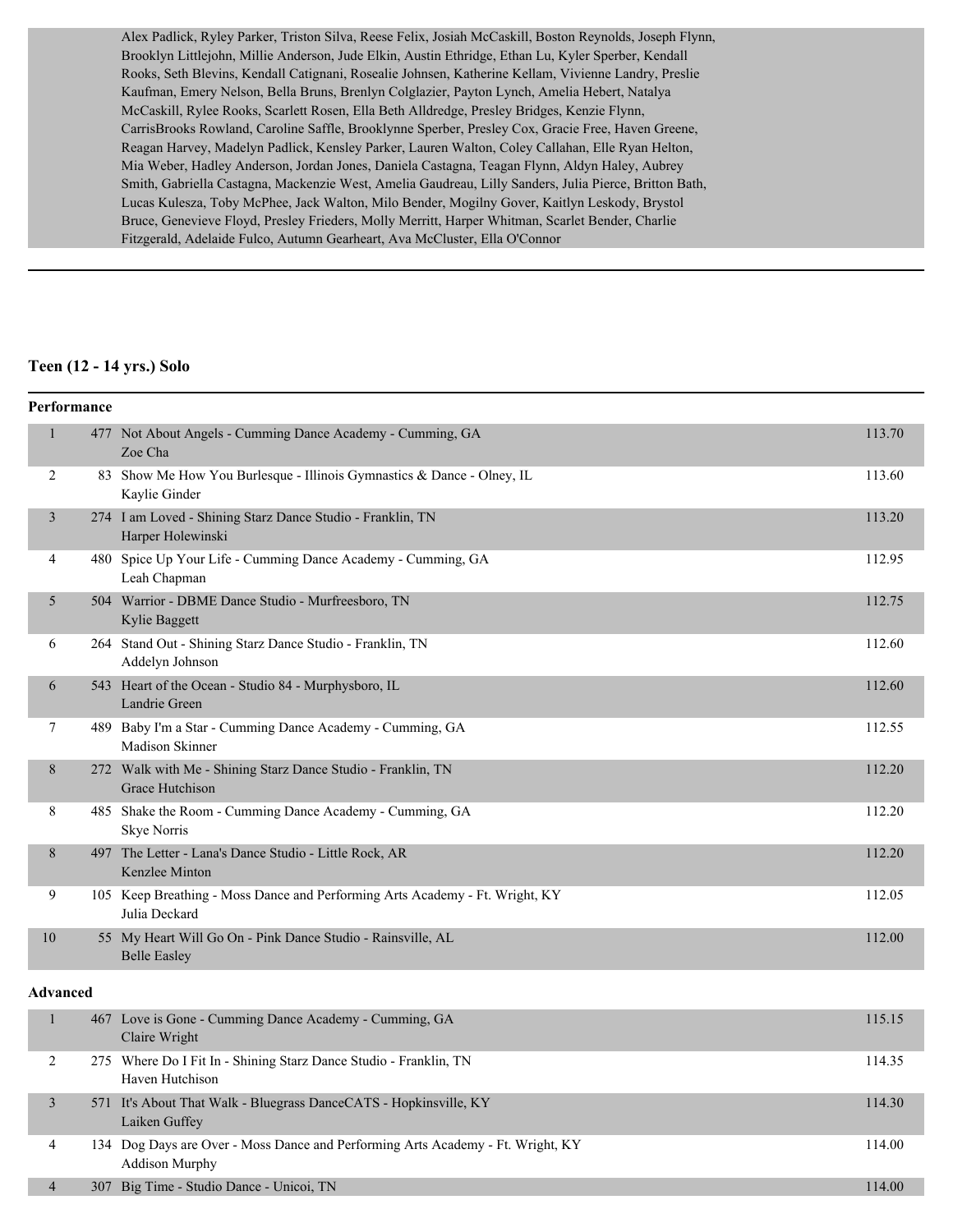|                | Arissa Stokes                                                                                          |        |
|----------------|--------------------------------------------------------------------------------------------------------|--------|
| 5              | 300 If It's True - Studio Dance - Unicoi, TN<br>Lucas Boyle                                            | 113.75 |
| 5              | 555 Family Ties - Musick Studios - Owensboro, KY<br>Dylan Ray                                          | 113.75 |
| 6              | 114 Everybody Says Don't - Moss Dance and Performing Arts Academy - Ft. Wright, KY<br>Kileigh Meredith | 113.60 |
| $\overline{7}$ | 116 Body - Moss Dance and Performing Arts Academy - Ft. Wright, KY<br>Penelope Sanchez                 | 113.55 |
| 8              | 609 Breathe - Studio Dance - Unicoi, TN<br>Andrea Colangelo                                            | 113.50 |
| 9              | 569 Emotions - Bluegrass DanceCATS - Hopkinsville, KY<br>Tori Flick                                    | 113.30 |
| 10             | 313 In The Air - Studio Dance - Unicoi, TN<br>Maggie Brown                                             | 113.00 |
| Competitive    |                                                                                                        |        |
| $\mathbf{1}$   | 218 Snowing - DC Dance Factory - Franklin, TN<br>Isabella Pinkston                                     | 116.90 |
| 2              | 167 Both Sides Now - DC Dance Factory - Franklin, TN<br>Kenley Campbell                                | 116.55 |
| 3              | 193 Ocean - DC Dance Factory - Franklin, TN<br>Sophia Huang                                            | 116.30 |
| 4              | 600 Rebel Heart - Revolution Dance - Knoxville, TN<br><b>Ellison Moutaw</b>                            | 116.25 |
| 5              | 205 Soon After This - DC Dance Factory - Franklin, TN<br>Anna Zhang                                    | 116.20 |
| 6              | 190 Lucky - DC Dance Factory - Franklin, TN<br>Tru Harwell                                             | 116.15 |
| 6              | 232 This Moment - DC Dance Factory - Franklin, TN<br>Ava Hedge                                         | 116.15 |
| 7              | 187 Lonely - DC Dance Factory - Franklin, TN<br>Kinsey Richter                                         | 116.05 |
| 8              | 195 Reason To Love - DC Dance Factory - Franklin, TN<br><b>Austin Ethridge</b>                         | 116.00 |
| 9              | 583 We Come Apart - DC Dance Factory - Franklin, TN<br>Mackenzie Frieders                              | 115.90 |
| $10\,$         | 446 If I Were a Bell - Touch of Class - El Cajon, CA<br>Emma Lam                                       | 115.85 |
| 10             | 448 While You Sleep - Touch of Class - El Cajon, CA<br>Rylie West                                      | 115.85 |

# **Teen (12 - 14 yrs.) Duet/Trio**

| Performance |   |  |                                                                                                         |        |
|-------------|---|--|---------------------------------------------------------------------------------------------------------|--------|
|             |   |  | 78 On The Floor - Illinois Gymnastics & Dance - Olney, IL<br>Kaylie Ginder, Paisley Paddock, Ella Fuson | 113.00 |
|             |   |  | 519 Perm - Stevie's Elite Athletics - Crossville, TN<br>Aniston Kendrick, Walker Collins                | 112.30 |
|             | 3 |  | 244 Ghost - Studio 1:16 - Gallatin, TN<br>Dawn Mason, Emma Norman                                       | 111.90 |
|             | 4 |  | 42 Dream - Inspire, Studio of Dance - Knoxville, TN<br>Sydnee McCuen, Joanna Kidd                       | 111.75 |
|             |   |  | 548 Tomorrow We Fight - GG□s Dance Co. - Ripley, TN                                                     | 111.60 |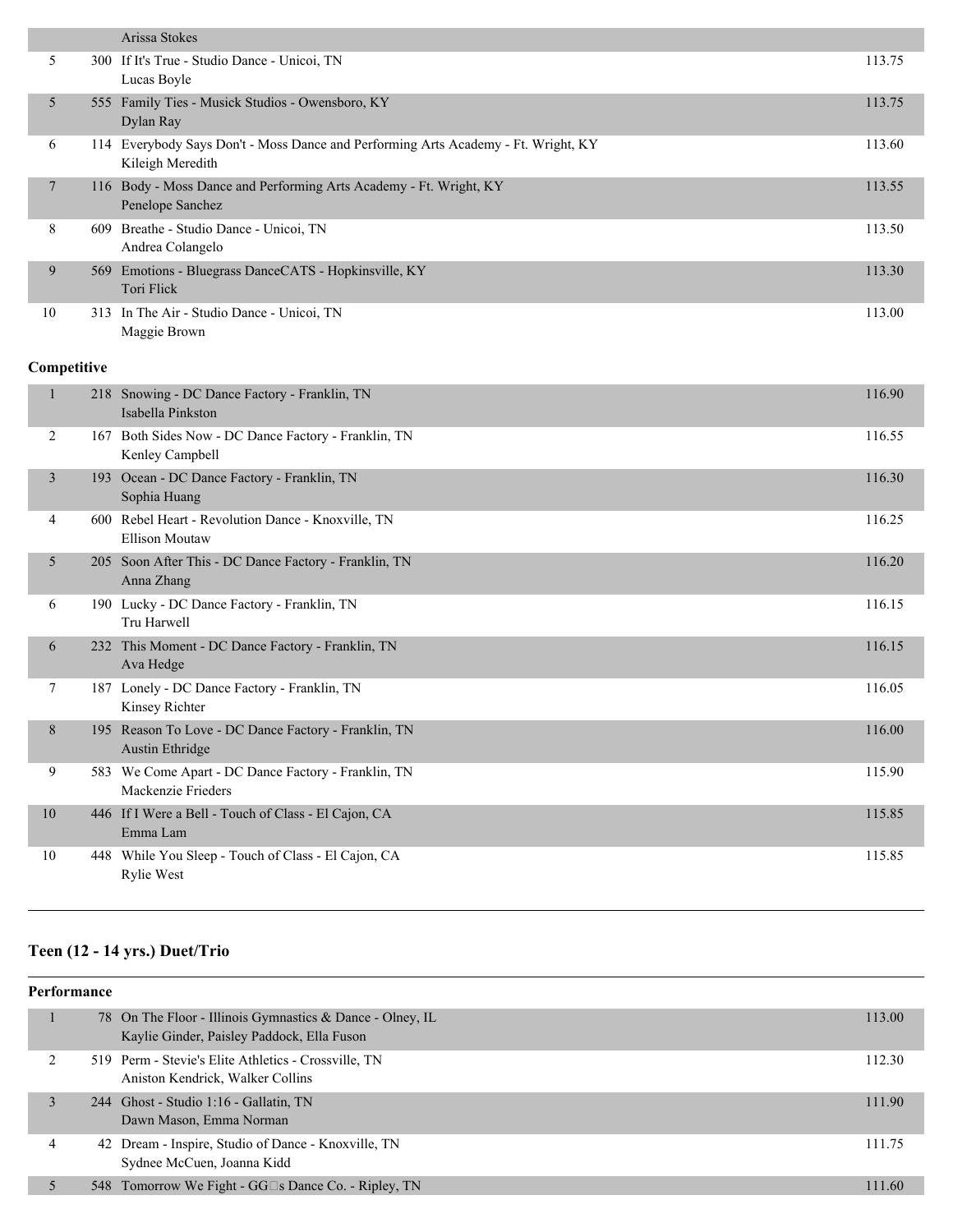### **Advanced**

| 304 Wake Me Up - Studio Dance - Unicoi, TN<br>Kaitlyn King, Trista Shipley      | 113.35 |
|---------------------------------------------------------------------------------|--------|
| 315 Sisters - Studio Dance - Unicoi, TN<br>Avery Hildenbrand, Samantha Quarberg | 113.25 |
| 301 Sibling Rivalry - Studio Dance - Unicoi, TN<br>Lucas Boyle, Taylor Boyle    | 113.15 |

#### **Competitive**

|                |     | 214 Rock Wit' Cha - DC Dance Factory - Franklin, TN<br>Dylan Rosen, Elin Helton                       | 116.35 |
|----------------|-----|-------------------------------------------------------------------------------------------------------|--------|
| 2              | 171 | Dancing In The Dark - DC Dance Factory - Franklin, TN<br>Anna Zhang, Ethan Lu                         | 116.30 |
| 2              | 210 | What's Poppin' - DC Dance Factory - Franklin, TN<br>Britton Bath, Austin Ethridge, Kyler Sperber      | 116.30 |
| 3              | 409 | Schuyler Sisters - Touch of Class - El Cajon, CA<br>Berlin Dixon, Emma Lam, Addison Clark             | 115.55 |
| $\overline{4}$ | 441 | Memphis Stomp - Touch of Class - El Cajon, CA<br>Berlin Dixon, Emma Lam                               | 115.35 |
| 5              |     | 442 We All Have Pain - Touch of Class - El Cajon, CA<br>Berlin Dixon, Emma Lam                        | 114.35 |
| 6              | 387 | Came Here for Love - Touch of Class - El Cajon, CA<br>Izzy Messina, Rylee Ogden                       | 114.25 |
| 7              | 394 | Bills - Touch of Class - El Cajon, CA<br>Evelynn Kawczk, Jena Blizzard                                | 114.05 |
| 8              | 517 | Seventeen - Moss Dance and Performing Arts Academy - Ft. Wright, KY<br>Ainsley Whelan, Claire Coppage | 113.85 |
| 9              | 559 | Leave A Light On - Musick Studios - Owensboro, KY<br>Lydia Smith, Macie Stallings                     | 113.80 |
|                |     |                                                                                                       |        |

# **Teen (12 - 14 yrs.) Small**

| Performance |                       |                                                                                                                                                                                    |        |  |
|-------------|-----------------------|------------------------------------------------------------------------------------------------------------------------------------------------------------------------------------|--------|--|
|             | $\mathbf{1}$          | 242 Rebels Without a Cause - Studio 1:16 - Gallatin, TN<br>Dawn Mason, Rylan George, Carli Blevins, Ella Kolecki, Emma Norman, Maggie Wade                                         | 113.30 |  |
|             | 2                     | 241 Place I Know - Studio 1:16 - Gallatin, TN<br>Dawn Mason, Rylan George, Carli Blevins, Elizabeth Lee, Ella Kolecki, Emma Norman                                                 | 113.00 |  |
|             | 3                     | 75 Charlie's Angels - Illinois Gymnastics & Dance - Olney, IL<br>Kaylie Ginder, Paisley Paddock, Kaylie Ritter, Hadley Heath, Ella Fuson, Jenna Neil, Olivia Shan, Grace<br>Miller | 112.90 |  |
|             | 4                     | 73 Surf Crazy - Illinois Gymnastics & Dance - Olney, IL<br>Kaylie Ginder, Paisley Paddock, Hadley Heath, Grace Miller, Anastasia Bergbower, Ella Fuson                             | 112.50 |  |
|             | 5<br>520              | When I Change Your Mind - Stevie's Elite Athletics - Crossville, TN<br>Kadence Carey, Ariana Kendrick, Aniston Kendrick, Walker Collins                                            | 112.35 |  |
|             | 6                     | 239 Follow God - Studio 1:16 - Gallatin, TN<br>Emerie Hale, Emersyn Jones, Madilyn Brooks, Rebecca Dulley, Ella Kolecki                                                            | 112.30 |  |
|             | $\overline{7}$<br>567 | Fabulous - Bluegrass DanceCATS - Hopkinsville, KY<br>Addison Roberston, Brooklyn Chesnut, Alyssa Meyer, Gretchen Durham                                                            | 112.25 |  |
|             | 8                     | 74 What Are You Going To Tell Her - Illinois Gymnastics & Dance - Olney, IL<br>Hadley Heath, Kaylie Ginder, Paisley Paddock, Anastasia Bergbower, Ella Fuson, Grace Miller         | 112.20 |  |
|             | 9                     | 91 We Own the Night - Moss Dance and Performing Arts Academy - Ft. Wright, KY<br>Ava Pronay, Eliza Earle, Julia Deckard, Mckenzie Poyser, Olive Weckman                            | 111.65 |  |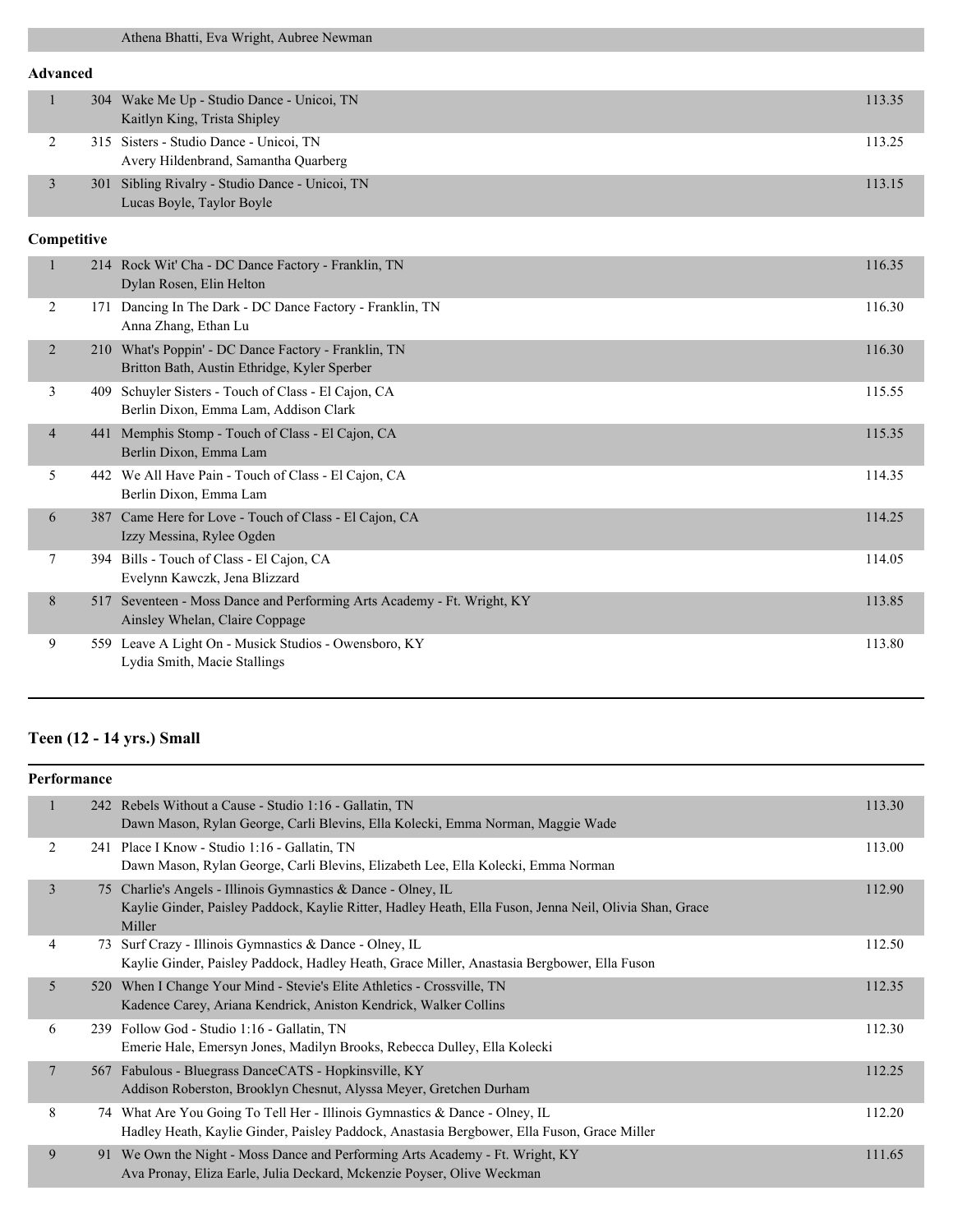| $10\,$         |  | 90 Yellow - Moss Dance and Performing Arts Academy - Ft. Wright, KY<br>Ava Pronay, Olive Weckman, Eliza Earle, Julia Deckard, Mckenzie Poyser                                                                        | 111.60 |  |  |
|----------------|--|----------------------------------------------------------------------------------------------------------------------------------------------------------------------------------------------------------------------|--------|--|--|
| Advanced       |  |                                                                                                                                                                                                                      |        |  |  |
| $\mathbf{1}$   |  | 292 Significant - Shining Starz Dance Studio - Franklin, TN<br>Aubrey Von Dem Bussche, Reagan Analysse Samford, Gracie Lockwood, Brooklyn Baham, Haven<br>Hutchison, Harper Holewinski, Adelie Vondembussche         | 114.85 |  |  |
| 2              |  | 456 Galleries - Cumming Dance Academy - Cumming, GA<br>Emerson Rowell, Reese Paez, Madison McDermott, Lia Lopez Cruz, Laney Sanderson, Claire Wright,<br><b>Brooke Edwards</b>                                       | 114.15 |  |  |
| $\mathfrak{Z}$ |  | 574 Pep Rally - Bluegrass DanceCATS - Hopkinsville, KY<br>Addison Roberston, Alyssa Meyer, Laiken Guffey, Tori Flick, Chaney Guffey, Mallory Aldridge,<br>Marleigh Griffith                                          | 113.35 |  |  |
| 4              |  | 94 Get Me To The Church - Moss Dance and Performing Arts Academy - Ft. Wright, KY<br>Bella Webb, Blake Lambert, Sofia Lehman, Ryan Scheiner, Penelope Sanchez, Monica Gomez-Oyola,<br>Natalie Harvey, Addison Murphy | 113.25 |  |  |
| 5              |  | 299 Cabaret - Studio Dance - Unicoi, TN<br>Lucas Boyle, Arissa Stokes, Taylor Boyle, Alyssa Feathers, Trista Shipley                                                                                                 | 113.20 |  |  |
| 6              |  | 99 21 Guns - Moss Dance and Performing Arts Academy - Ft. Wright, KY<br>Addison Murphy, Monica Gomez-Oyola, Penelope Sanchez, Ryan Scheiner, Adia Hansford, Averi<br>Brodbeck, Lauren Williams                       | 113.00 |  |  |
| 7              |  | 97 Panic Room - Moss Dance and Performing Arts Academy - Ft. Wright, KY<br>Gianna Buecker, Kileigh Meredith, Madeline Banocy, Sofia Lehman, Ainsley Whelan                                                           | 112.80 |  |  |
| Competitive    |  |                                                                                                                                                                                                                      |        |  |  |
| $\mathbf{1}$   |  | 141 The Boyz From Brooklyn - DC Dance Factory - Franklin, TN<br>Eli Price, Britton Bath, Logan Lenthall, Tanner Silva, Kyler Sperber, Dylan Rosen, Austin Ethridge                                                   | 116.95 |  |  |
| $\overline{c}$ |  | 158 This Is How We Party - DC Dance Factory - Franklin, TN<br>Rosemary Gaudreau, Elin Helton, Allie Lekai, Isabella Pinkston, Presley Pyle, Gabirelle Cox, Kenley<br>Campbell, Vivi Pyle, Amelia Watkins             | 116.65 |  |  |
| 3              |  | 153 Just Before Dawn - DC Dance Factory - Franklin, TN<br>Ava Hedge, Amelia Watkins, Elin Helton, Isabella Pinkston, Kenley Campbell, Tru Harwell, Sophia<br>Huang, Mackenzie Frieders, Presley Pyle                 | 116.60 |  |  |
| 4              |  | 156 The Jump Off - DC Dance Factory - Franklin, TN<br>Presley Cox, Gracie Free, Laney Frizzell, Haven Greene, Julia Pierce, Coley Callahan, Elle Ryan Helton,<br>Kinsey Richter, Anna Zhang                          | 116.45 |  |  |
| 5              |  | 342 Vogue - Touch of Class - El Cajon, CA<br>Audrey Lam, Emma Lam, Addison Clark, Rylie West, Isabella Hudson, Berlin Dixon, Rylee Ogden,<br><b>Chloe Flores</b>                                                     | 116.10 |  |  |
| 6              |  | 350 Din Da Da - Touch of Class - El Cajon, CA<br>Chloe Flores, Audrey Lam, Emma Lam, Berlin Dixon, Rylie West, Kayna Magnuson, Rylee Ogden                                                                           | 115.80 |  |  |
| 7              |  | 365 You Will Be Found - Touch of Class - El Cajon, CA<br>Chloe Flores, Emma Lam, Addison Clark, Rylie West, Isabella Hudson, Berlin Dixon, Rylee Ogden,<br>Netana Dawn, Audrey Lam                                   | 115.55 |  |  |
| 8              |  | 340 Word Up - Touch of Class - El Cajon, CA<br>Netana Dawn, Abby McEvoy, Allison Myers, Lauren Radovich, Sophia Orduno, Kayna Magnuson, Casey<br>Cruz, Hannah Lowery                                                 | 114.60 |  |  |
| 9              |  | 341 Move - Touch of Class - El Cajon, CA<br>Olivia Orduno, Bella Lelevier, Evelynn Kawczk, Jena Blizzard, Addison Pisapia                                                                                            | 114.45 |  |  |
| 10             |  | 351 Groove Tonight - Touch of Class - El Cajon, CA<br>Abbey Hardwick, Abby McEvoy, Brylee Lelevier, Izzy Messina, Isabella Hudson, Sophia Orduno, Netana<br>Dawn, Evelynn Kawczk, Casey Cruz                         | 114.25 |  |  |

# **Teen (12 - 14 yrs.) Large**

**Performance**

1 457 Transylvania Mania - Cumming Dance Academy - Cumming, GA 113.15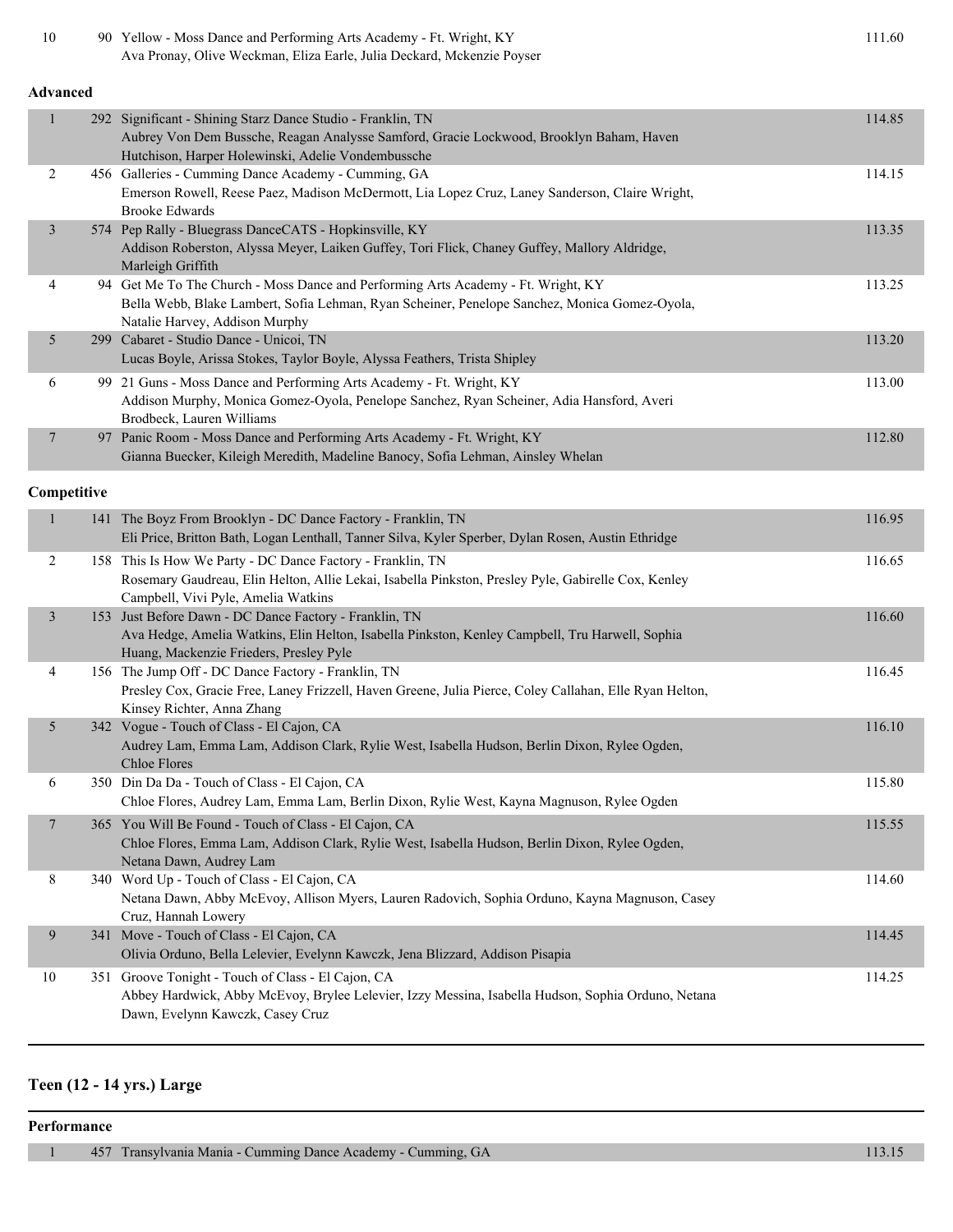|                 | Zoe Cha, Skye Norris, Sarah Hackett, Sara Kay Walker, Rachel Lin, Katelyn Mills, Olivia Wright,        |        |
|-----------------|--------------------------------------------------------------------------------------------------------|--------|
|                 | Madilyn Vogel, Lily Fajardo, Leah Chapman, Lauren Rhoades, Kenna Patrick, Jada Harvey, Campbell        |        |
|                 | Clark, Brigid Gillespie, Audrey Ambler, Angeline Henriquez, Alexis DellaFranco                         |        |
| 2               | 460 Timshel - Cumming Dance Academy - Cumming, GA                                                      | 112.80 |
|                 | Zoe Cha, Skye Norris, Sarah Hackett, Sara Kay Walker, Reese Paez, Rachel Lin, Madison Skinner,         |        |
|                 | Katelyn Mills, Leah Chapman, Audrey Ambler                                                             |        |
| $\mathfrak{Z}$  | 49 9/11 - Inspire, Studio of Dance - Knoxville, TN                                                     | 111.75 |
|                 | Kaitlyn Stidam, Brooke Lay, Ariel Smith, Aubrey Kirby, Ally Smith, Sydnee McCuen, Naleigh Fawver,      |        |
|                 | Joanna Kidd, Caroline McCoy, Paige Rodio                                                               |        |
| <b>Advanced</b> |                                                                                                        |        |
| $\mathbf{1}$    | 252 Whole Lotta Money - Musick Studios - Owensboro, KY                                                 | 115.30 |
|                 | Trent Coomes, Lucia Guido, Jasmine Loma, Jake Puckett, Haven Brown, Cendall Brown, Briley Volk,        |        |
|                 | Ashlynn Browning, Emma May, Dylan Ray                                                                  |        |
| $\overline{c}$  | 291 Trouble in My Way - Shining Starz Dance Studio - Franklin, TN                                      | 115.20 |
|                 | Reagan Analysse Samford, Lily Weimer, Jordyn Williams, Gracie Lockwood, Brooklyn Baham, Aubrey         |        |
|                 | Vondembussche, Sydney Williams, Peyton Hooser, LilyAnna Swafford, Haven Hutchison, Harper              |        |
|                 | Holewinski, Adelie Vondembussche, Addelyn Johnson                                                      |        |
| 3               | 290 Turn to Stone - Shining Starz Dance Studio - Franklin, TN                                          | 114.80 |
|                 | Lily Weimer, Jordyn Williams, Sydney Williams, Peyton Hooser, LilyAnna Swafford, Haven Hutchison,      |        |
|                 | Harper Holewinski, Elle Burns, Adelie Vondembussche, Addelyn Johnson                                   |        |
| 4               | 294 Paquita - Shining Starz Dance Studio - Franklin, TN                                                | 114.65 |
|                 | Lily Weimer, Lauren Potter, Gracie Lockwood, Brooklyn Baham, LilyAnna Swafford, Elle Burns, Maddie     |        |
|                 | Young, Lily Reutter, Giada McDaniel, Claire Smith, Bella Krikac                                        |        |
| 5               | 251 Conjuring - Musick Studios - Owensboro, KY                                                         | 114.35 |
|                 | Haven Brown, Lucia Guido, Jasmine Loma, Emma May, Dylan Ray, Briley Volk, Cendall Brown,               |        |
|                 | Ashlynn Browning, Trent Coomes, Jake Puckett                                                           |        |
| 6               | 98 Smokin' - Moss Dance and Performing Arts Academy - Ft. Wright, KY                                   | 113.50 |
|                 | Erin Jones, Gianna Buecker, Kileigh Meredith, Maeve Seither, Sophia Marovich, Ainsley Whelan, Ciara    |        |
|                 | Carroll, Adia Hansford, Andi Zeis, Averi Brodbeck, Lauren Williams                                     |        |
| 7               | 253 Tragic - Musick Studios - Owensboro, KY                                                            | 113.20 |
|                 | Haven Brown, Lucia Guido, Jasmine Loma, Emma May, Dylan Ray, Briley Volk, Cendall Brown,               |        |
|                 | Ashlynn Browning, Trent Coomes, Jake Puckett                                                           |        |
| Competitive     |                                                                                                        |        |
| $\mathbf{1}$    | 150 Wild - DC Dance Factory - Franklin, TN                                                             | 117.20 |
|                 | Vivi Pyle, Tru Harwell, Sophia Huang, Mackenzie Frieders, Lucy Jenkins, Kenley Campbell, Elin Helton,  |        |
|                 | Elliana Peal, Ava Hedge, Amelia Watkins, Isabella Pinkston, Kinsey Richter, Laney Frizzell, Olivia     |        |
|                 | Brown, Presley Pyle, Anna Zhang, Ella Grace Fowler                                                     |        |
| 2               | 142 Children of the Sun - DC Dance Factory - Franklin, TN                                              | 117.00 |
|                 | Anna Zhang, Amelia Watkins, Ava Hedge, Isabella Pinkston, Ella Grace Fowler, Kenley Campbell,          |        |
|                 | Kinsey Richter, Mackenzie Frieders, Vivi Pyle, Tru Harwell, Sophia Huang, Laney Frizzell, Elin Helton, |        |
|                 | Elliana Peal, Lucy Jenkins, Presley Pyle, Olivia Brown                                                 |        |
| $\mathfrak{Z}$  | 349 Don'tStop Me Now - Touch of Class - El Cajon, CA                                                   | 115.95 |
|                 | Chloe Flores, Netana Dawn, Audrey Lam, Emma Lam, Brylee Lelevier, Rylie West, Isabella Hudson, Izzy    |        |
|                 | Messina, Kayna Magnuson, Casey Cruz, Rylee Ogden, Berlin Dixon                                         |        |
| 4               | 330 Cell Block Tango - Touch of Class - El Cajon, CA                                                   | 115.70 |
|                 | Netana Dawn, Audrey Lam, Emma Lam, Chloe Flores, Addison Clark, Rylie West, Isabella Hudson,           |        |
|                 | Berlin Dixon, Brylee Lelevier, Kayna Magnuson, Casey Cruz, Rylee Ogden                                 |        |
| 5               | 361 Turning Tables - Touch of Class - El Cajon, CA                                                     | 115.15 |
|                 | Netana Dawn, Audrey Lam, Emma Lam, Chloe Flores, Addison Clark, Rylie West, Kayna Magnuson,            |        |
|                 | Casey Cruz, Rylee Ogden, Brylee Lelevier, Berlin Dixon, Isabella Hudson                                |        |
| 6               | 331 A Little Party - Touch of Class - El Cajon, CA                                                     | 114.90 |
|                 | Jena Blizzard, Abby McEvoy, Hannah Lowery, Eleanor Haddock, Izzy Messina, Evelynn Kawczk,              |        |
|                 | Allison Myers, Lauren Radovich, Sophia Orduno, Ty McEvoy, Addison Pisapia                              |        |
| 7               | 348 Let's Go Crazy - Touch of Class - El Cajon, CA                                                     | 114.30 |
|                 | Alyssa Noble, Lauren Radovich, Allison Myers, Abby McEvoy, Alana Giles, Ty McEvoy, Sophia              |        |
|                 | Orduno, Abbey Hardwick, Evelynn Kawczk, Jena Blizzard, Eleanor Haddock                                 |        |
|                 |                                                                                                        |        |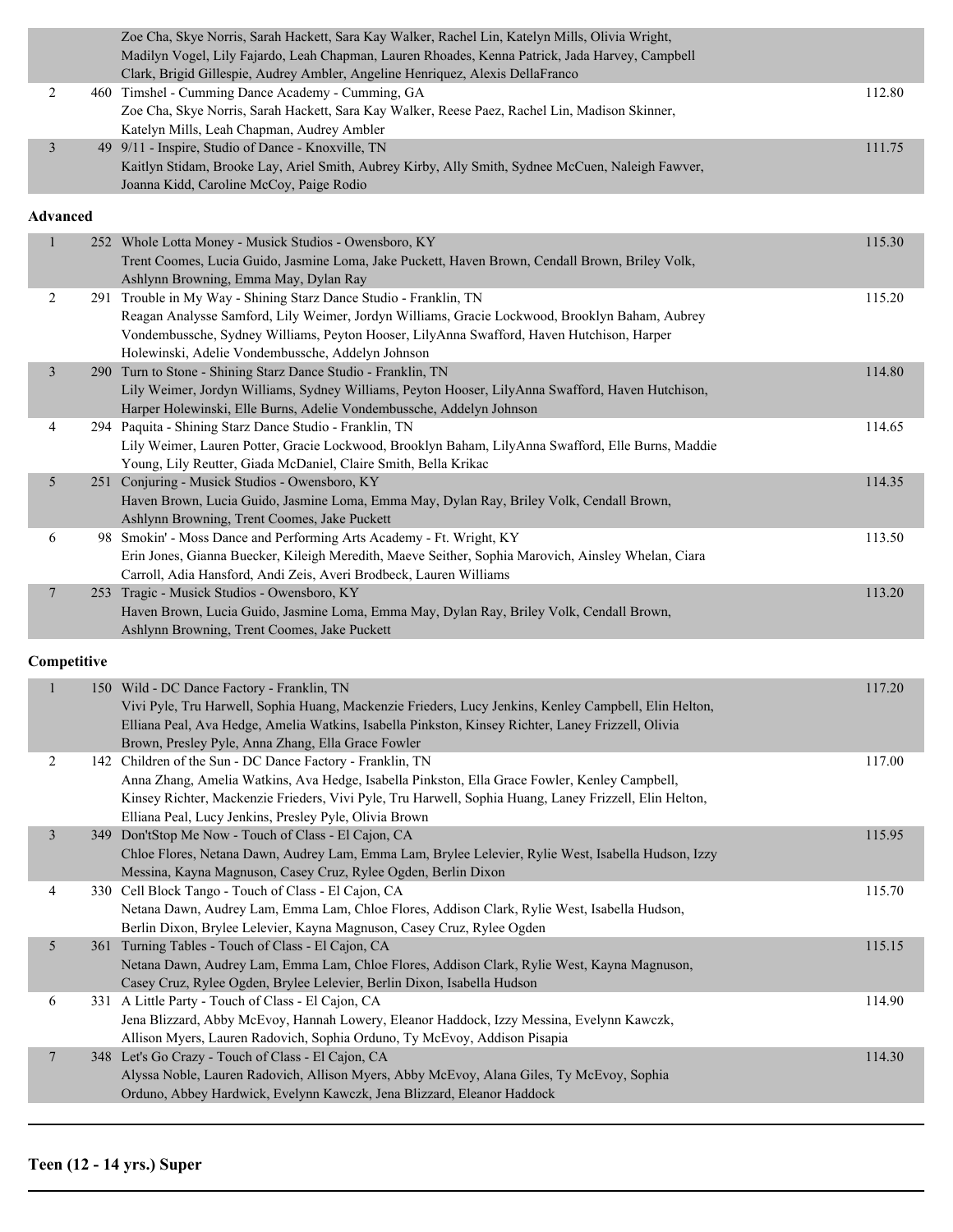#### **Performance**

| $\mathbf{1}$     | 234 Dream - Studio 1:16 - Gallatin, TN                                                                                                                                                                                                                                                                                                                                                                                                                                                                                                                                                                                                                                                                                                                 | 112.90 |
|------------------|--------------------------------------------------------------------------------------------------------------------------------------------------------------------------------------------------------------------------------------------------------------------------------------------------------------------------------------------------------------------------------------------------------------------------------------------------------------------------------------------------------------------------------------------------------------------------------------------------------------------------------------------------------------------------------------------------------------------------------------------------------|--------|
|                  | Rebecca Dulley, Annabelle Walker, Ellie Sloan, Abigail Mantor, Ellie Duncan, Brelynn Williams,                                                                                                                                                                                                                                                                                                                                                                                                                                                                                                                                                                                                                                                         |        |
|                  | Katelynn Cates, Emerie Hale, Amelia Sartain, Madily Brooks, Emersyn Jones, Giuliana Shaw, Westyn                                                                                                                                                                                                                                                                                                                                                                                                                                                                                                                                                                                                                                                       |        |
|                  | Finn, Ameilia Banks, Abigail Banks, Rylan George, Dawn Mason, Abby Clark, Maggie Wade, Emma                                                                                                                                                                                                                                                                                                                                                                                                                                                                                                                                                                                                                                                            |        |
|                  | Norman, Ella Kolecki, Elizabeth Lee, Carli Blevins                                                                                                                                                                                                                                                                                                                                                                                                                                                                                                                                                                                                                                                                                                     |        |
| Advanced         |                                                                                                                                                                                                                                                                                                                                                                                                                                                                                                                                                                                                                                                                                                                                                        |        |
| $\mathbf{1}$     | 295 Seize the Day - Shining Starz Dance Studio - Franklin, TN<br>Reagan Analysse Samford, Lily Weimer, Lauren Potter, Jordyn Williams, Gracie Lockwood, Brooklyn<br>Baham, Aubrey Vondembussche, Sydney Williams, Peyton Hooser, LilyAnna Swafford, Haven<br>Hutchison, Harper Holewinski, Grace Hutchison, Elle Burns, Adelie Vondembussche, Addelyn Johnson,<br>Vivien Young, Samantha Muscari, Maddie Young, Lily Reutter, Kate Graves, Harley Chamblee, Giada<br>McDaniel, Fae Parry, Evelyn Hutchison, Emelia Swafford, Claire Smith, Ainsley Gant, Sarah Mae<br>Heydel, Emory Vaughn, Ellie Thomas, Bella Krikac, Aileen Trejo                                                                                                                   | 113.90 |
| $\sqrt{2}$       | 608 Tribe - Bluegrass DanceCATS - Hopkinsville, KY<br>Marleigh Griffith, Mallory Aldridge, Chaney Guffey, Tori Flick, Laiken Guffey, Brooklyn Chesnut,<br>Alyssa Meyer, Addison Roberston, Zoey Harbold, Sutton Namie, Malaya Wesley, Maci Putty, Londyn<br>Bolinger, Jane Emerson, Gretchen Durham, Emerson White, Ellis Garnett, Carter Jane Wilson, Braley<br>Noel, Adler Guffey, Mila Noel, Landry Bishop, Everly White, Coralynn Namie, Bailee Chesnut, Ansley<br>Robertson                                                                                                                                                                                                                                                                       | 113.85 |
| Competitive      |                                                                                                                                                                                                                                                                                                                                                                                                                                                                                                                                                                                                                                                                                                                                                        |        |
| $\mathbf{1}$     | 369 Mamma Mia - Touch of Class - El Cajon, CA<br>Netana Dawn, Audrey Lam, Emma Lam, Chloe Flores, Bristol Dixon, Brylee Lelevier, Mackenzie<br>Gaulke, Presley Rader, Kaiya Stenovec, Tia Taylor, Madisun Herring, Raelee Shumaker, Addison Clark,<br>Rylie West, Isabella Hudson, Berlin Dixon, Kayna Magnuson, Casey Cruz, Hannah Lowery, Rylee<br>Ogden, Jaelyn Spears, Tori Taylor, Carrington McCalester                                                                                                                                                                                                                                                                                                                                          | 116.55 |
| $\boldsymbol{2}$ |                                                                                                                                                                                                                                                                                                                                                                                                                                                                                                                                                                                                                                                                                                                                                        |        |
|                  | 258 Ancient Egypt - Musick Studios - Owensboro, KY<br>Jaelyn Figueroa, Kaydence Miller, Macie Stallings, Deasia Douglas, Ava Bouie, Alec Belcher, Emmaline<br>Parker, Noelle Shelton, Sophia Dalton, Camille Divine, Sheridan Cain, Sydney Hamilton, Amber Payne,<br>Reaghan Thompson, Lydia Smith, Olivia Board, Adley Butler, Addyson Basham, Linkin Blandford,<br>Haven Brown, Adison Brown, Callie Bullis, Jalyn Ferguson, Lucia Guido, Alayna Lannum, Reese Logan,<br>Jasmine Loma, Emma May, Adalyn Miller, Daniel Moninger, Grayson Philpott, Jack Rashidian, Dylan<br>Ray, Jersey Smith, Georgia Spaulding, Briley Volk, Hallie Book, Anna Kate King, Kyla Gordon, Cendall<br>Brown, Ashlynn Browning, Trent Coomes, Jake Puckett, Giana Fusco | 115.35 |

# **Teen (12 - 14 yrs.) Production**

### **Advanced**

|  | 464 Country Throwdown - Cumming Dance Academy - Cumming, GA                                           | 115.15 |
|--|-------------------------------------------------------------------------------------------------------|--------|
|  | Julia Martin, Hadley Fajardo, Emma Coley, Emily Avila, Emerson Rowell, Catelyn Benson, Caitlin        |        |
|  | Beavers, Zoe Cha, Skye Norris, Sarah Hackett, Sara Kay Walker, Reese Paez, Rachel Lin, Piper Perry,   |        |
|  | Maggie McRae, Madison McDermott, Madison Skinner, Lia Lopez Cruz, Laney Sanderson, Katelyn            |        |
|  | Mills, Claire Wright, Brooke Edwards, Olivia Wright, Makayla Letzin, Madilyn Vogel, Lily Fajardo,     |        |
|  | Leah Chapman, Lauren Rhoades, Kenna Patrick, Jada Harvey, Campbell Clark, Brigid Gillespie, Audrey    |        |
|  | Ambler, Anna Claire O'Sullivan, Angeline Henriquez, Alexis DellaFranco, Gisele Osorio, Emery Fajardo, |        |
|  | Ella Reyes, Sydney Sumner, Susanna Yonk, Sarah Reinhart, Olivia Freet, Leighton Golden                |        |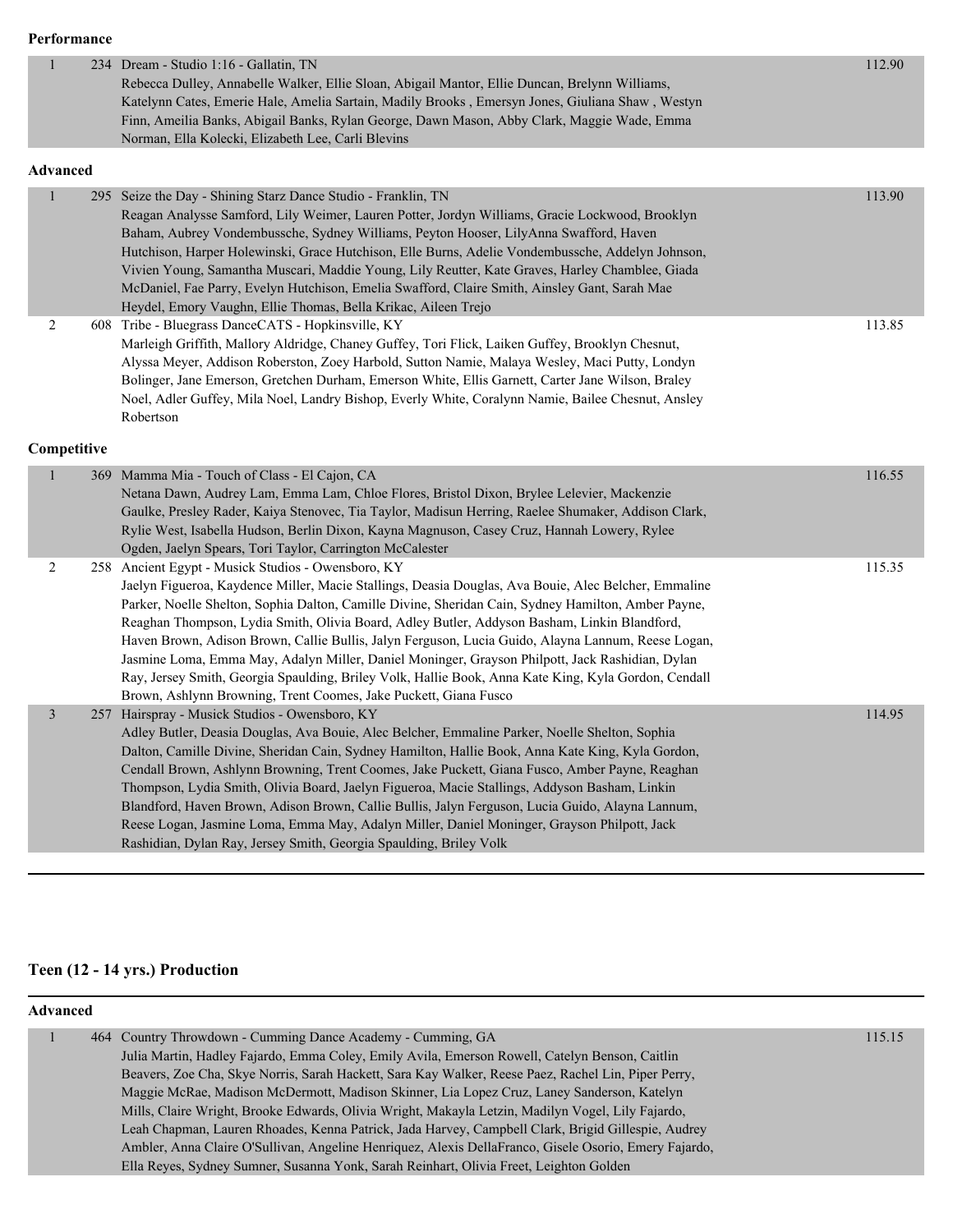| Competitive |  |
|-------------|--|
|             |  |

|   | 160 Strike It Up - DC Dance Factory - Franklin, TN<br>Tanner Silva, Reese Felix, Kenzie Flynn, Claire Tomlinson, Adelaide Fulco, Averi Hodge, Presley Pyle,<br>Haven Greene, Rosemary Gaudreau, Elliana Peal, Ella O'Connor, Reagan Harvey, Kendall Smith, Ethan<br>Lu, Natalya McCaskill, Presley Frieders, Kenley Campbell, Jordan Jones, Vivi Pyle, Gracie Free, Toby<br>McPhee, Allie Lekai, Dylan Rosen, Katherine Kellam, Noah Hutchison, Ryley Parker, Boston Reynolds,<br>Payton Lynch, Scarlett Rosen, Lucy Jenkins, Eli Price, Julia Pierce, Seth Blevins, Brystol Bruce, Anna<br>Zhang, Jacy Goodbread, Caroline Saffle, Gabirelle Cox, Aldyn Haley, Millie Anderson, Milo Bender,<br>Gabriella Castagna, Ella Grace Fowler, Jackson Coleman, Amelia Gaudreau, Kyler Sperber, Brenlyn<br>Colglazier, Ella Beth Alldredge, Elin Helton, Cayden Campbell, Kaitlyn Leskody, Presley Cox, Lucas<br>Kulesza, Harper Whitman, Vivienne Landry, Sophia Huang, Kensley Parker, Avril Sharp, Emery Nelson,<br>Amelia Hebert, Gracie Sliva, Triston Silva, Charlie Fitzgerald, Preslie Kaufman, Charlotte Hagood, Jack<br>Walton, Genevieve Floyd, Britton Bath, Elle Ryan Helton, Hadley Anderson, Rosealie Johnsen, Austin<br>Ethridge, Brooklynne Sperber, Scarlet Bender, Lilly Sanders, Lauren Walton, Alivia Rosen, Brooklyn<br>Littlejohn, Amelia Watkins, Olivia Brown, Rylee Rooks, Ava McCluster, Madelyn Padlick, Aubrey<br>Smith, Joseph Flynn, Mogilny Gover, Ava Hedge, Mackenzie West, Jude Elkin, Laney Frizzell, Coley<br>Callahan, Cecilia Montiel, Autumn Gearheart, Christina Naslund, Chloe King, Brooklyn Smith, Bella<br>Bruns, Teagan Flynn, Logan Lenthall, CarrisBrooks Rowland, Isabella Pinkston, Daniela Castagna,<br>Kendall Rooks, Josiah McCaskill, Alex Padlick, Kendall Catignani, Presley Bridges, Kinsey Richter, Mia<br>Weber, Tru Harwell, Mackenzie Frieders, Ryan Lockridge, Molly Merritt, Sara Beth Martin | 118.40 |
|---|-------------------------------------------------------------------------------------------------------------------------------------------------------------------------------------------------------------------------------------------------------------------------------------------------------------------------------------------------------------------------------------------------------------------------------------------------------------------------------------------------------------------------------------------------------------------------------------------------------------------------------------------------------------------------------------------------------------------------------------------------------------------------------------------------------------------------------------------------------------------------------------------------------------------------------------------------------------------------------------------------------------------------------------------------------------------------------------------------------------------------------------------------------------------------------------------------------------------------------------------------------------------------------------------------------------------------------------------------------------------------------------------------------------------------------------------------------------------------------------------------------------------------------------------------------------------------------------------------------------------------------------------------------------------------------------------------------------------------------------------------------------------------------------------------------------------------------------------------------------------------------------------------------------------------------------------------------|--------|
| 2 | 161 Can't Stop - DC Dance Factory - Franklin, TN<br>Eli Price, Britton Bath, Cayden Campbell, Tanner Silva, Logan Lenthall, Austin Ethridge, Jacy<br>Goodbread, Laney Frizzell, Rosemary Gaudreau, Charlotte Hagood, Brooklyn Smith, Gracie Sliva, Olivia<br>Brown, Dylan Rosen, Kyler Sperber, Jackson Coleman, Christina Naslund, Alivia Rosen, Presley Pyle,<br>Avril Sharp, Kendall Smith, Elin Helton, Allie Lekai, Isabella Pinkston, Lucy Jenkins, Cecilia Montiel,<br>Maya Rhoads, Claire Tomlinson, Noah Hutchison, Sophia Huang, Vivi Pyle, Amelia Watkins, Mackenzie<br>Frieders, Ryan Lockridge, Elliana Peal, Sara Beth Martin, Gabirelle Cox, Ava Hedge, Kinsey Richter,<br>Anna Zhang, Kenley Campbell, Averi Hodge, Tru Harwell, Chloe King                                                                                                                                                                                                                                                                                                                                                                                                                                                                                                                                                                                                                                                                                                                                                                                                                                                                                                                                                                                                                                                                                                                                                                                           | 118.10 |
|   |                                                                                                                                                                                                                                                                                                                                                                                                                                                                                                                                                                                                                                                                                                                                                                                                                                                                                                                                                                                                                                                                                                                                                                                                                                                                                                                                                                                                                                                                                                                                                                                                                                                                                                                                                                                                                                                                                                                                                       |        |

# **Senior (15 - 19 yrs.) Solo**

| <b>Performance</b> |                |     |                                                                                         |        |
|--------------------|----------------|-----|-----------------------------------------------------------------------------------------|--------|
|                    | 1              |     | 280 It's Always Been You - Shining Starz Dance Studio - Franklin, TN<br>Lily Weimer     | 114.65 |
|                    | 2              |     | 277 Variation from Paquita - Shining Starz Dance Studio - Franklin, TN<br>Lauren Potter | 113.55 |
|                    | $\overline{3}$ |     | 486 Vibeology - Cumming Dance Academy - Cumming, GA<br>Lia Lopez Cruz                   | 113.15 |
|                    | 4              |     | 53 Feeling Good - Pink Dance Studio - Rainsville, AL<br><b>Madison Scott</b>            | 112.90 |
|                    | 5              |     | 276 Found - Shining Starz Dance Studio - Franklin, TN<br>Jordyn Williams                | 112.75 |
|                    | 6              |     | 524 I Put a Spell on You - Stevie's Elite Athletics - Crossville, TN<br>Ariana Kendrick | 112.25 |
|                    | $\overline{7}$ | 243 | Undertow - Studio 1:16 - Gallatin, TN<br>Emma Norman                                    | 111.85 |
|                    | 8              |     | 84 Candy Man - Illinois Gymnastics & Dance - Olney, IL<br>Kaylie Ritter                 | 111.70 |
|                    | 8              |     | 547 For Pepaw - GG□s Dance Co. - Ripley, TN<br>Athena Bhatti                            | 111.70 |
|                    | 9              |     | 525 Way Down We Go - Stevie's Elite Athletics - Crossville, TN<br>Kadence Carey         | 111.60 |
|                    | 10             |     | 31 Before You Go - Inspire, Studio of Dance - Knoxville, TN<br>Ally Smith               | 111.50 |
|                    |                |     |                                                                                         |        |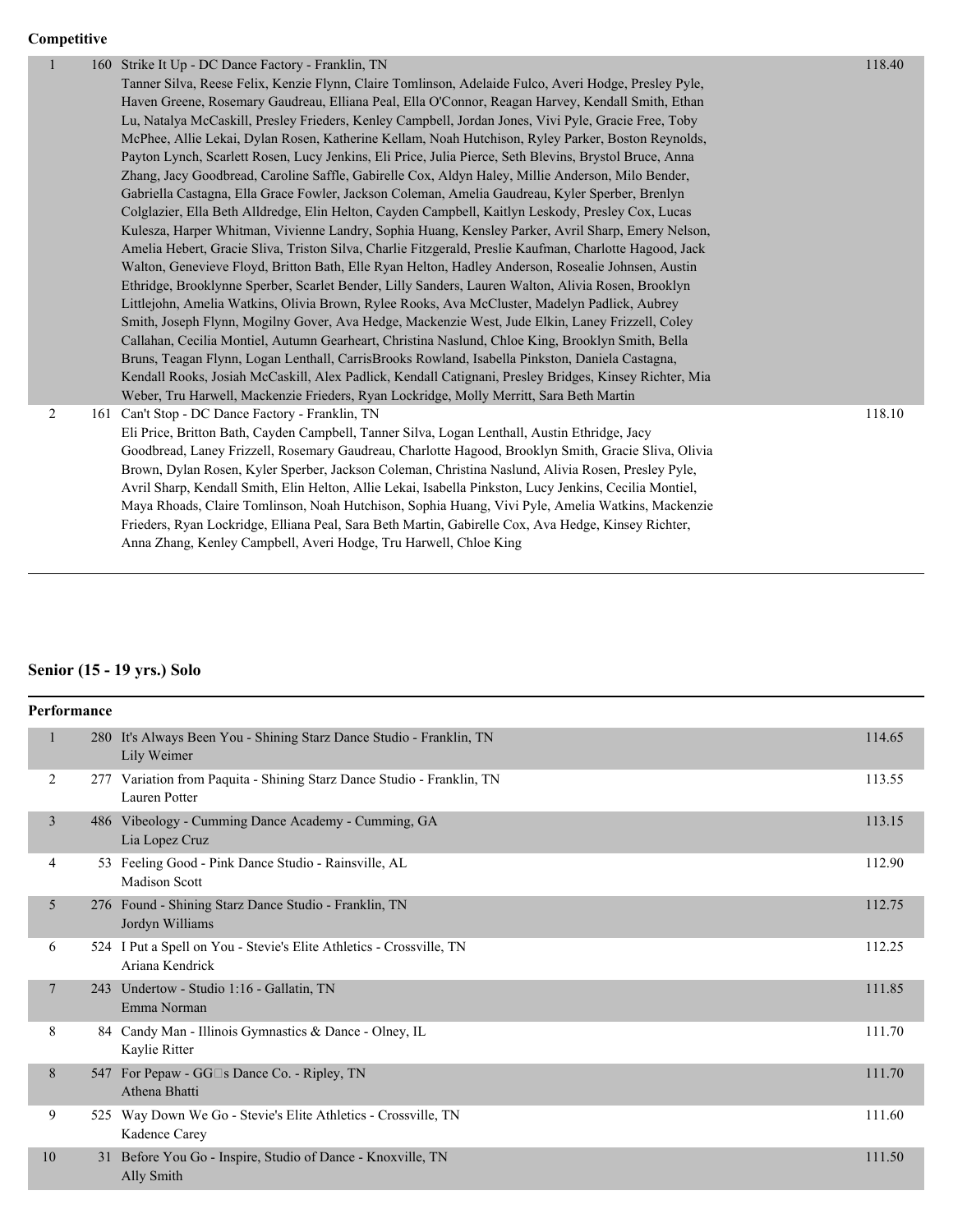### **Advanced**

| 1              |     | 471 Just Blue - Cumming Dance Academy - Cumming, GA<br>Leighton Golden                         | 115.60 |
|----------------|-----|------------------------------------------------------------------------------------------------|--------|
| 2              |     | 273 Variation from Paquita - Shining Starz Dance Studio - Franklin, TN<br>Gracie Lockwood      | 115.20 |
| $\overline{2}$ |     | 469 Unknown - Cumming Dance Academy - Cumming, GA<br>Susanna Yonk                              | 115.20 |
| 3              |     | 478 Truth I'm Standing On - Cumming Dance Academy - Cumming, GA<br>Emma Coley                  | 114.60 |
| 4              |     | 483 Truth In A Lie - Cumming Dance Academy - Cumming, GA<br>Hadley Fajardo                     | 114.25 |
| 5              |     | 23 Body Love - Inspire, Studio of Dance - Knoxville, TN<br>Destinee Bennett                    | 114.20 |
| 6              |     | 265 Best is yet to Come - Shining Starz Dance Studio - Franklin, TN<br>Reagan Analysse Samford | 113.85 |
| 6              |     | 468 One & Only - Cumming Dance Academy - Cumming, GA<br>Sydney Sumner                          | 113.85 |
| 6              |     | 488 I Don't Think About You - Cumming Dance Academy - Cumming, GA<br>Laney Sanderson           | 113.85 |
| 7              |     | 113 Hey Pachuko - Moss Dance and Performing Arts Academy - Ft. Wright, KY<br>Shealey Hannigan  | 113.80 |
| 8              |     | 572 I Found - Bluegrass DanceCATS - Hopkinsville, KY<br>Mallory Aldridge                       | 113.75 |
| 9              |     | 267 And We Dance - Shining Starz Dance Studio - Franklin, TN<br>Aubrey Vondembussche           | 113.45 |
| 9              |     | 482 It's Always Been You - Cumming Dance Academy - Cumming, GA<br>Sarah Reinhart               | 113.45 |
| 10             |     | 119 Aurora - Moss Dance and Performing Arts Academy - Ft. Wright, KY<br>Andi Zeis              | 113.40 |
| Competitive    |     |                                                                                                |        |
| 1              |     | 586 Wild Is The Wind - DC Dance Factory - Franklin, TN<br>Christina Naslund                    | 117.45 |
| 2              |     | 194 Oh Me Oh My - DC Dance Factory - Franklin, TN<br>Avril Sharp                               | 117.20 |
| 3              |     | 216 Worthy - DC Dance Factory - Franklin, TN<br>Gabirelle Cox                                  | 117.15 |
| 4              |     | 165 All Directions - DC Dance Factory - Franklin, TN<br>Noah Hutchison                         | 117.10 |
| 5              | 599 | Natural Woman - DC Dance Factory - Franklin, TN<br>Kendall Smith                               | 117.05 |
| 6              |     | 213 Fly as Me - DC Dance Factory - Franklin, TN<br>Dylan Rosen                                 | 117.00 |
| 7              |     | 204 Song To The Siren - DC Dance Factory - Franklin, TN<br>Charlotte Hagood                    | 116.85 |
| 8              |     | 391 Rhythm Delivery - Touch of Class - El Cajon, CA<br>Audrey Lam                              | 116.80 |
| 8              |     | 580 Time Moves Slow - DC Dance Factory - Franklin, TN<br>Jacy Goodbread                        | 116.80 |
| 9              |     | 611 Power of Love - Studio 84 - Murphysboro, IL<br>Ashley Jackson                              | 116.75 |
| 10             |     | 212 Adorn - DC Dance Factory - Franklin, TN<br>Cayden Campbell                                 | 116.70 |
| 10             |     | 603 Do Something - Touch of Class - El Cajon, CA<br>Jaelyn Spears                              | 116.70 |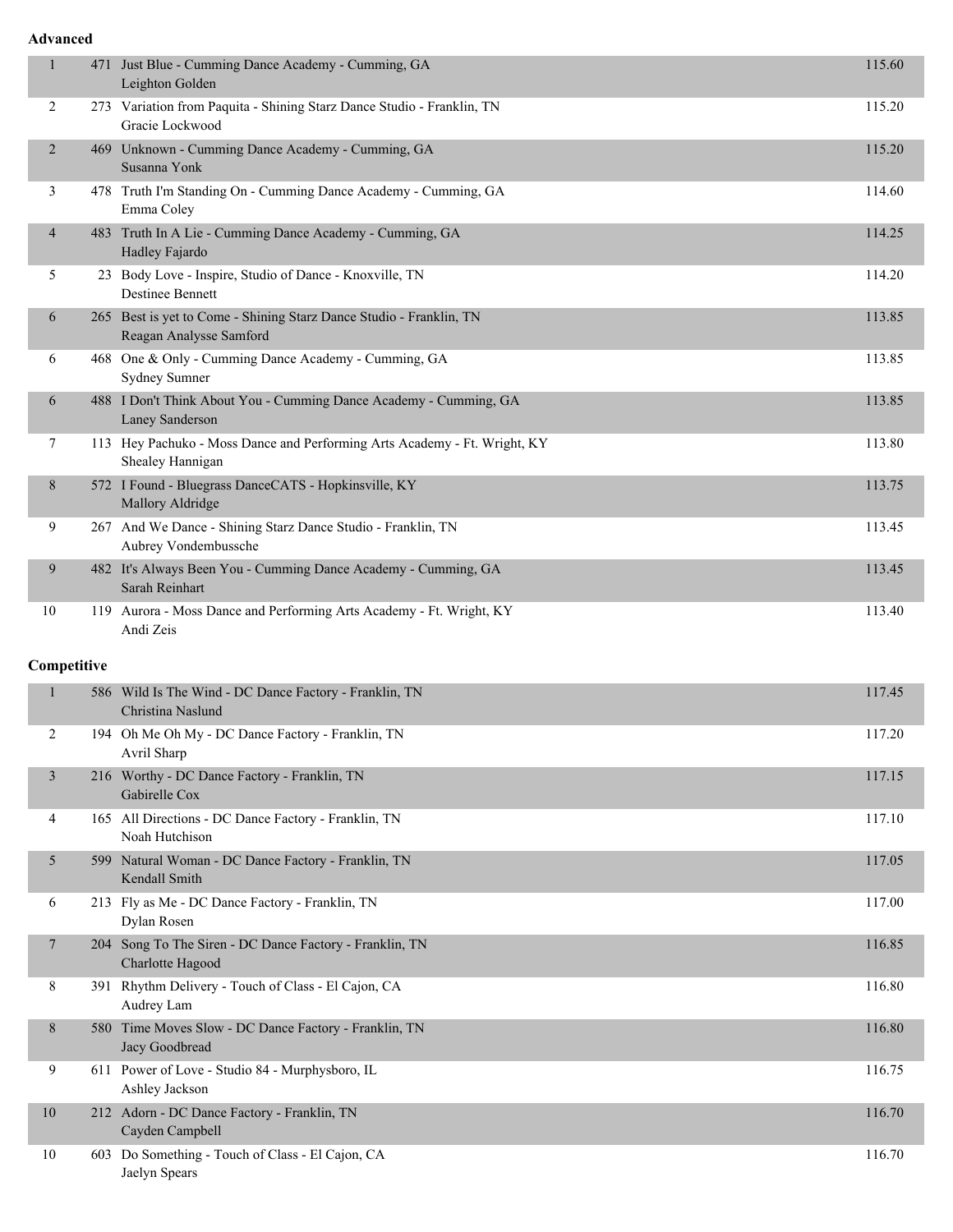# **Senior (15 - 19 yrs.) Duet/Trio**

|                 | Performance |                                                                                                                    |        |
|-----------------|-------------|--------------------------------------------------------------------------------------------------------------------|--------|
| $\mathbf{1}$    |             | 518 Stupid Love - Stevie's Elite Athletics - Crossville, TN<br>Kadence Carey, Ariana Kendrick                      | 111.85 |
| <b>Advanced</b> |             |                                                                                                                    |        |
| 1               |             | 121 Lion - Moss Dance and Performing Arts Academy - Ft. Wright, KY<br>Ciara Carroll, Andi Zeis, Shealey Hannigan   | 113.70 |
| 2               |             | 25 Soldier - Inspire, Studio of Dance - Knoxville, TN<br>Sydnee McCuen, Destinee Bennett                           | 113.50 |
| $\mathfrak{Z}$  |             | 514 Kill of The Night - Moss Dance and Performing Arts Academy - Ft. Wright, KY<br>Adia Hansford, Averi Brodbeck   | 113.05 |
|                 | Competitive |                                                                                                                    |        |
| $\mathbf{1}$    |             | 606 Mountains - DC Dance Factory - Franklin, TN<br>Brooklyn Smith, Kendall Smith, Christina Naslun                 | 117.60 |
| 2               |             | 157 Unfoolish - DC Dance Factory - Franklin, TN<br>Presley Pyle, Allie Lekai, Ryan Lockridge                       | 116.95 |
| $\overline{3}$  |             | 371 When the Party is Over - Touch of Class - El Cajon, CA<br>Addison Clark, Chloe Flores                          | 116.55 |
| 4               |             | 558 Plague - Musick Studios - Owensboro, KY<br>Alec Belcher, Daniel Moninger                                       | 116.40 |
| 5               |             | 124 Fatal Attraction - Moss Dance and Performing Arts Academy - Ft. Wright, KY<br>Brynne Seither, Tessa Schulte    | 115.60 |
| 6               |             | 557 It Girls - Musick Studios - Owensboro, KY<br>Jalyn Ferguson, Ava Bouie                                         | 115.20 |
| $\tau$          |             | 410 Falling Up - Touch of Class - El Cajon, CA<br>Abby McEvoy, Ty McEvoy                                           | 115.15 |
| 8               |             | 131 Anxiety - Moss Dance and Performing Arts Academy - Ft. Wright, KY<br>Claire Coppage, Skye Finke                | 114.80 |
| 9               |             | 132 Fix You - Moss Dance and Performing Arts Academy - Ft. Wright, KY<br>Lauren Williams, Liza Grinsteinner        | 114.60 |
| 10              |             | 127 Who's Gonna Stop Me? - Moss Dance and Performing Arts Academy - Ft. Wright, KY<br>Maddie Sora, Audrey Marovich | 114.40 |

# **Senior (15 - 19 yrs.) Small**

| Performance          |                                                                                                                                                                     |        |
|----------------------|---------------------------------------------------------------------------------------------------------------------------------------------------------------------|--------|
| 77                   | Flashlight - Illinois Gymnastics & Dance - Olney, IL<br>Paisley Paddock, Kaylie Ritter, Jenna Neil, Olivia Shan, Emma Weitcamp                                      | 113.05 |
| 2<br><b>Advanced</b> | 76 Zoot Suit Riot - Illinois Gymnastics & Dance - Olney, IL<br>Kaylie Ritter, Emma Weitcamp, Jenna Neil, Olivia Shan                                                | 112.85 |
|                      |                                                                                                                                                                     |        |
| 1                    | 293 Peace - Shining Starz Dance Studio - Franklin, TN<br>Reagan Analysse Samford, Gracie Lockwood, Brooklyn Baham, Aubrey Vondembussche                             | 115.15 |
| 2                    | 454 I Hope You Dance - Cumming Dance Academy - Cumming, GA<br>Sarah Reinhart, Julia Martin, Catelyn Benson, Caitlin Beavers, Piper Perry, Maggie McRae, Emily Avila | 114.55 |
| 3<br>100-            | Burning House - Moss Dance and Performing Arts Academy - Ft. Wright, KY<br>Ciara Carroll, Natalie Harvey, Shealey Hannigan, Amelia Elkins, Andi Zeis                | 114.25 |
| 4                    | 575 Whole Lotta Woman - Bluegrass DanceCATS - Hopkinsville, KY<br>Tori Flick, Laiken Guffey, Chaney Guffey, Mallory Aldridge, Marleigh Griffith                     | 113.90 |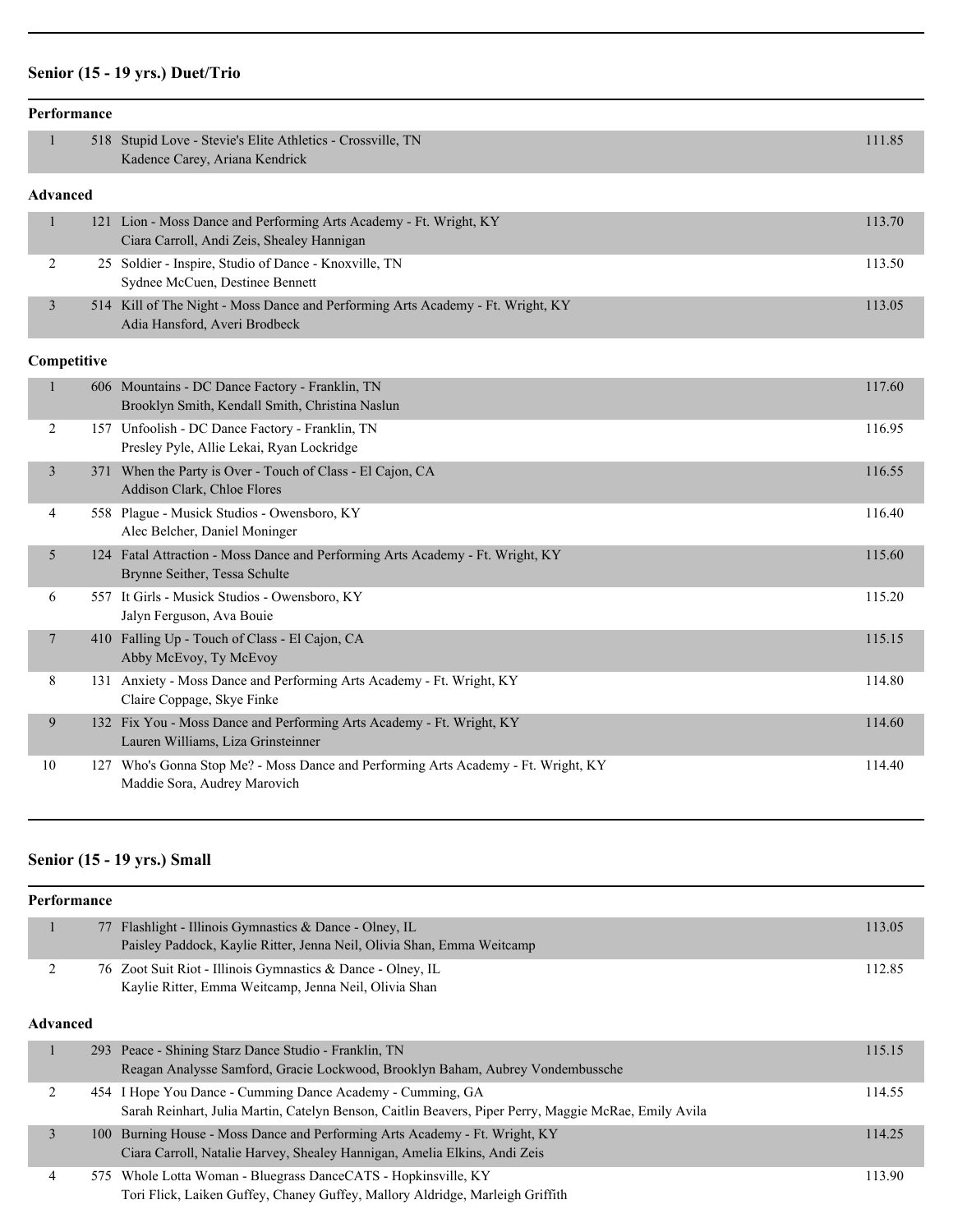|  | 515 Little Red Wagon - Moss Dance and Performing Arts Academy - Ft. Wright, KY<br>Ella McConnell, Kate Schuetter, Candice Townsend, Ianto Deal, Maddie Ketron, Marielle Gearding | 112.85 |
|--|----------------------------------------------------------------------------------------------------------------------------------------------------------------------------------|--------|
|  | 516 Take the A Train - Moss Dance and Performing Arts Academy - Ft. Wright, KY                                                                                                   | 12.85  |
|  | Kate Schuetter, Marielle Gearding, Ella McConnell, Ianto Deal, Candice Townsend, Maddie Ketron                                                                                   |        |

### **Competitive**

|   |     | 140 Angel Eyes - DC Dance Factory - Franklin, TN<br>Kendall Smith, Gabirelle Cox, Sara Beth Martin, Christina Naslund, Charlotte Hagood, Allie Lekai, Alivia<br>Rosen, Averi Hodge, Brooklyn Smith                                  | 117.80 |
|---|-----|-------------------------------------------------------------------------------------------------------------------------------------------------------------------------------------------------------------------------------------|--------|
| 2 |     | 139 About That Walk - DC Dance Factory - Franklin, TN<br>Noah Hutchison, Jacy Goodbread, Dylan Rosen, Tanner Silva, Jackson Coleman, Cayden Campbell,<br>Kendall Smith, Logan Lenthall                                              | 117.65 |
| 3 | 450 | Don't Speak - Cumming Dance Academy - Cumming, GA<br>Sydney Sumner, Susanna Yonk, Olivia Freet, Leighton Golden, Hadley Fajardo, Emma Coley                                                                                         | 116.25 |
| 4 |     | 343 Man-eater - Touch of Class - El Cajon, CA<br>Emma Lam, Audrey Lam, Chloe Flores, Brylee Lelevier, Addison Clark                                                                                                                 | 115.85 |
| 5 | 102 | Born to Hand Jive - Moss Dance and Performing Arts Academy - Ft. Wright, KY<br>Nathanael Martin, Amelia Elkins, Audrey Marovich, Brynne Seither, Claire Coppage, Liza Grinsteinner,<br>Maddie Sora, Shealey Hannigan, Tessa Schulte | 115.70 |
| 6 | 120 | Inception - Moss Dance and Performing Arts Academy - Ft. Wright, KY<br>Nathanael Martin, Audrey Marovich, Brynne Seither, Claire Coppage, Liza Grinsteinner, Maddie Sora,<br>Skye Finke, Tessa Schulte                              | 115.60 |
| 7 | 452 | Be Italian - Cumming Dance Academy - Cumming, GA<br>Sydney Sumner, Susanna Yonk, Olivia Freet, Leighton Golden, Hadley Fajardo, Emma Coley, Caitlin<br><b>Beavers</b>                                                               | 115.45 |
| 8 |     | 104 Haunted - Moss Dance and Performing Arts Academy - Ft. Wright, KY<br>Claire Coppage, Audrey Marovich, Tessa Schulte, Brynne Seither                                                                                             | 115.35 |
| 9 | 103 | A Place With No Name - Moss Dance and Performing Arts Academy - Ft. Wright, KY<br>Nathanael Martin, Maddie Sora, Skye Finke, Liza Grinsteinner                                                                                      | 115.20 |
|   |     |                                                                                                                                                                                                                                     |        |

## **Senior (15 - 19 yrs.) Large**

| <b>Advanced</b> |     |                                                                                                                                                                                                                                                                                                                                                                               |        |
|-----------------|-----|-------------------------------------------------------------------------------------------------------------------------------------------------------------------------------------------------------------------------------------------------------------------------------------------------------------------------------------------------------------------------------|--------|
|                 |     | 453 Officer Krupke - Cumming Dance Academy - Cumming, GA<br>Sarah Reinhart, Emily Avila, Catelyn Benson, Piper Perry, Maggie McRae, Madison McDermott,<br>Madison Skinner, Lia Lopez Cruz, Laney Sanderson, Claire Wright, Brooke Edwards, Julia Martin,<br><b>Emerson Rowell</b>                                                                                             | 115.35 |
| 2               |     | 101 Home Run Rhapsody - Moss Dance and Performing Arts Academy - Ft. Wright, KY<br>Averi Brodbeck, Ciara Carroll, Amelia Elkins, Shealey Hannigan, Adia Hansford, Natalie Harvey, Kileigh<br>Meredith, Addison Murphy, Penelope Sanchez, Ryan Scheiner, Lauren Williams, Andi Zeis, Monica<br>Gomez-Oyola                                                                     | 115.25 |
| $\mathfrak{Z}$  |     | 455 Don't Start Now - Cumming Dance Academy - Cumming, GA<br>Julia Martin, Emily Avila, Emerson Rowell, Reese Paez, Piper Perry, Maggie McRae, Madison<br>McDermott, Madison Skinner, Lia Lopez Cruz, Laney Sanderson, Claire Wright, Brooke Edwards                                                                                                                          | 114.85 |
| Competitive     |     |                                                                                                                                                                                                                                                                                                                                                                               |        |
| $\mathbf{1}$    | 149 | Too Funky - DC Dance Factory - Franklin, TN<br>Amelia Watkins, Averi Hodge, Sara Beth Martin, Alivia Rosen, Christina Naslund, Cayden Campbell,<br>Brooklyn Smith, Jackson Coleman, Jacy Goodbread, Kendall Smith, Gabirelle Cox, Dylan Rosen, Noah<br>Hutchison, Mackenzie Frieders, Isabella Pinkston, Elin Helton, Kenley Campbell                                         | 117.80 |
| 2               |     | 148 Take Me Home - DC Dance Factory - Franklin, TN<br>Brooklyn Smith, Gracie Sliva, Jackson Coleman, Jacy Goodbread, Rosemary Gaudreau, Charlotte<br>Hagood, Allie Lekai, Cecilia Montiel, Noah Hutchison, Cayden Campbell, Christina Naslund, Alivia<br>Rosen, Avril Sharp, Kendall Smith, Averi Hodge, Ryan Lockridge, Sara Beth Martin, Gabirelle Cox,<br>Claire Tomlinson | 117.60 |
| $\overline{3}$  | 147 | Satellite - DC Dance Factory - Franklin, TN<br>Chloe King, Christina Naslund, Alivia Rosen, Avril Sharp, Kendall Smith, Rosemary Gaudreau, Charlotte<br>Hagood, Brooklyn Smith, Gracie Sliva, Cecilia Montiel, Claire Tomlinson, Ryan Lockridge, Sara Beth<br>Martin, Gabirelle Cox, Allie Lekai, Averi Hodge                                                                 | 116.70 |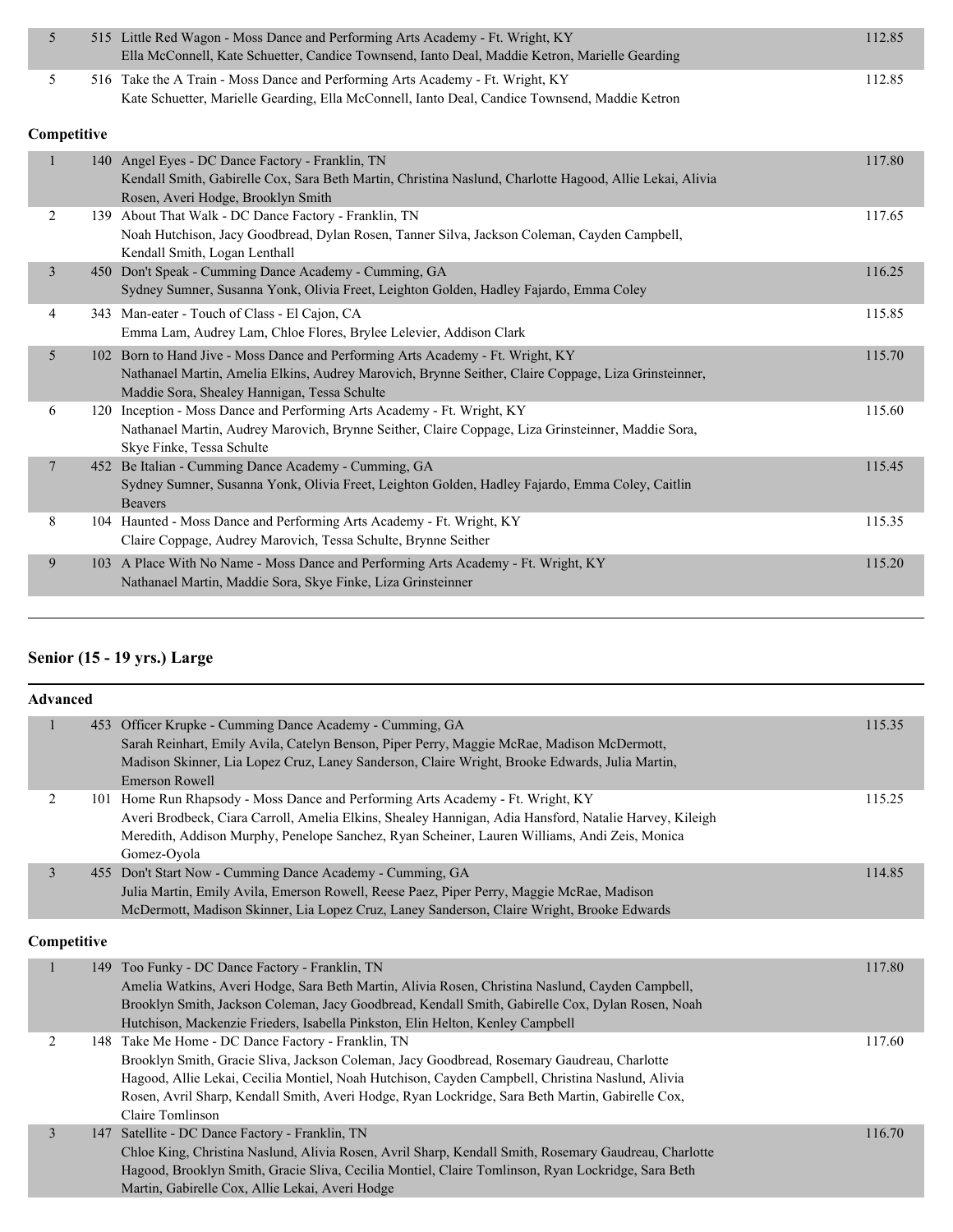|  | 451 Me Against the Music - Cumming Dance Academy - Cumming, GA                                        | 116.30 |
|--|-------------------------------------------------------------------------------------------------------|--------|
|  | Sydney Sumner, Susanna Yonk, Sarah Reinhart, Olivia Freet, Leighton Golden, Hadley Fajardo, Emma      |        |
|  | Coley, Catelyn Benson, Caitlin Beavers, Laney Sanderson                                               |        |
|  | 512 Click, Boom! - Moss Dance and Performing Arts Academy - Ft. Wright, KY                            | 115.80 |
|  | Claire Coppage, Maeve Seither, Tessa Schulte, Maddie Sora, Abby Hay, Ciara Carroll, Shealey Hannigan, |        |
|  | Kileigh Meredith, Ryan Scheiner, Ainsley Whelan, Nathanael Martin, Brynne Seither, Audrey Marovich,   |        |
|  | Amelia Elkins, Liza Grinsteinner, Blake Lambert, Skye Finke                                           |        |

# **Senior (15 - 19 yrs.) Super**

| <b>Advanced</b> |     |                                                                                                                                                                                                                                                                                                                                                                                                                        |        |
|-----------------|-----|------------------------------------------------------------------------------------------------------------------------------------------------------------------------------------------------------------------------------------------------------------------------------------------------------------------------------------------------------------------------------------------------------------------------|--------|
|                 | 461 | Step in Time - Cumming Dance Academy - Cumming, GA<br>Sydney Sumner, Susanna Yonk, Sarah Reinhart, Leighton Golden, Hadley Fajardo, Emma Coley, Emily<br>Avila, Emerson Rowell, Catelyn Benson, Zoe Cha, Skye Norris, Sarah Hackett, Sara Kay Walker, Piper<br>Perry, Maggie McRae, Madison McDermott, Madison Skinner, Lia Lopez Cruz, Laney Sanderson,<br>Katelyn Mills, Claire Wright, Brooke Edwards, Leah Chapman | 113.55 |
| Competitive     |     |                                                                                                                                                                                                                                                                                                                                                                                                                        |        |
|                 | 159 | Time Alone With You - DC Dance Factory - Franklin, TN<br>Cayden Campbell, Jackson Coleman, Dylan Rosen, Rosemary Gaudreau, Charlotte Hagood, Brooklyn<br>Smith, Gracie Sliva, Jacy Goodbread, Allie Lekai, Cecilia Montiel, Claire Tomlinson, Noah Hutchison,<br>Christina Naslund, Alivia Rosen, Avril Sharp, Kendall Smith, Ryan Lockridge, Sara Beth Martin,<br>Gabirelle Cox, Averi Hodge, Chloe King              | 117.20 |
| 2               |     | 255 The Experience - Musick Studios - Owensboro, KY<br>Deasia Douglas, Ava Bouie, Alec Belcher, Emmaline Parker, Noelle Shelton, Sophia Dalton, Camille<br>Divine, Sheridan Cain, Sydney Hamilton, Adley Butler, Amber Payne, Reaghan Thompson, Lydia Smith,<br>Kaydence Miller, Macie Stallings, Callie Bullis, Jalyn Ferguson, Daniel Moninger, Georgia Spaulding,<br>Giana Fusco                                    | 116.15 |
| 3               | 254 | Spiral - Musick Studios - Owensboro, KY<br>Deasia Douglas, Ava Bouie, Alec Belcher, Emmaline Parker, Noelle Shelton, Sophia Dalton, Camille<br>Divine, Sheridan Cain, Sydney Hamilton, Amber Payne, Reaghan Thompson, Lydia Smith, Olivia Board,<br>Adley Butler, Kaydence Miller, Macie Stallings, Callie Bullis, Jalyn Ferguson, Daniel Moninger, Georgia<br>Spaulding, Giana Fusco                                  | 115.70 |
| 3               |     | 256 Half Light - Musick Studios - Owensboro, KY<br>Adley Butler, Callie Bullis, Jalyn Ferguson, Daniel Moninger, Georgia Spaulding, Deasia Douglas, Ava<br>Bouie, Alec Belcher, Emmaline Parker, Noelle Shelton, Sophia Dalton, Camille Divine, Sheridan Cain,<br>Sydney Hamilton, Amber Payne, Reaghan Thompson, Lydia Smith, Olivia Board, Kaydence Miller,<br>Macie Stallings, Giana Fusco                          | 115.70 |

# **Senior (15 - 19 yrs.) Production**

| Competitive |  |                                                                                                                                                                                                                                                                                                |        |
|-------------|--|------------------------------------------------------------------------------------------------------------------------------------------------------------------------------------------------------------------------------------------------------------------------------------------------|--------|
|             |  | 51 Joseph & His Amazing Technicolor Dreamcoat - Inspire, Studio of Dance - Knoxville, TN<br>JJ Sparks, Clara Rodio, Kaitlyn Stidam, Lane McCuen, Paige Rodio, Ariel Smith, Aubrey Kirby,<br>Michaela Brun, Paisley Keal, Josie Saylers, Brooke Lay, Hannah Hale, Destinee Bennett, Ally Smith, | 113.05 |
|             |  | Avery Smith, Sydnee McCuen, Naleigh Fawyer, Joanna Kidd, Caroline McCoy, Briley Kirby                                                                                                                                                                                                          |        |

# **Adult (20 yrs. & Over) Solo**